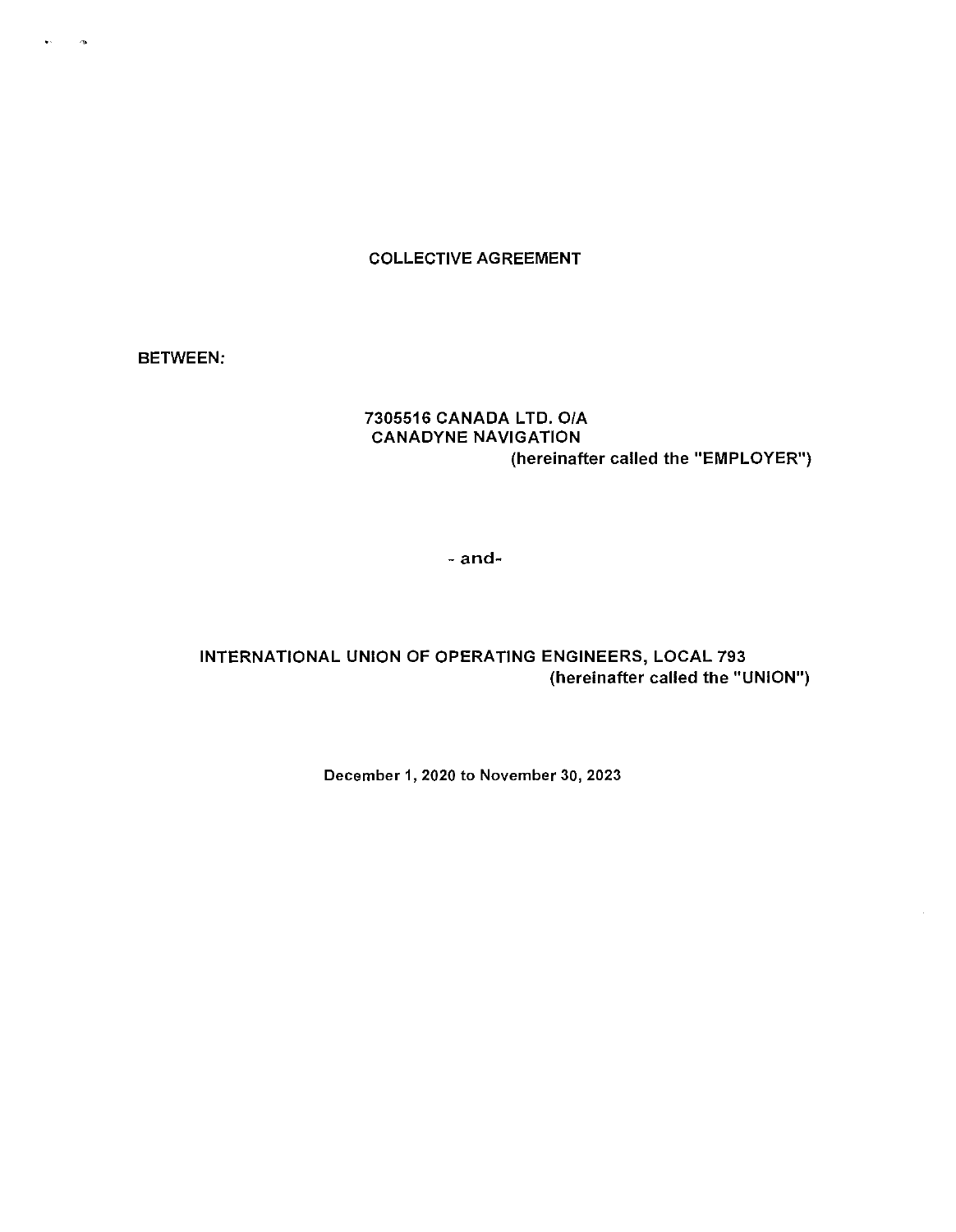## **INDEX**

 $\mathbf{r} = \mathbf{r}$  $\bullet$ 

# **MASTER PORTION**

| <b>ARTICLE</b>                                                         | <b>PAGE</b> |
|------------------------------------------------------------------------|-------------|
|                                                                        |             |
|                                                                        |             |
|                                                                        |             |
|                                                                        |             |
|                                                                        |             |
|                                                                        |             |
|                                                                        |             |
|                                                                        |             |
|                                                                        |             |
|                                                                        |             |
|                                                                        |             |
|                                                                        |             |
|                                                                        |             |
|                                                                        |             |
|                                                                        |             |
|                                                                        |             |
|                                                                        |             |
|                                                                        |             |
|                                                                        |             |
| Schedule "B" Hours of Work, Overtime, Commuting, etc 18-19             |             |
| Schedule "C" - Divers, Divers' Tenders and Apprentices (Trainees)20-21 |             |
|                                                                        |             |
|                                                                        |             |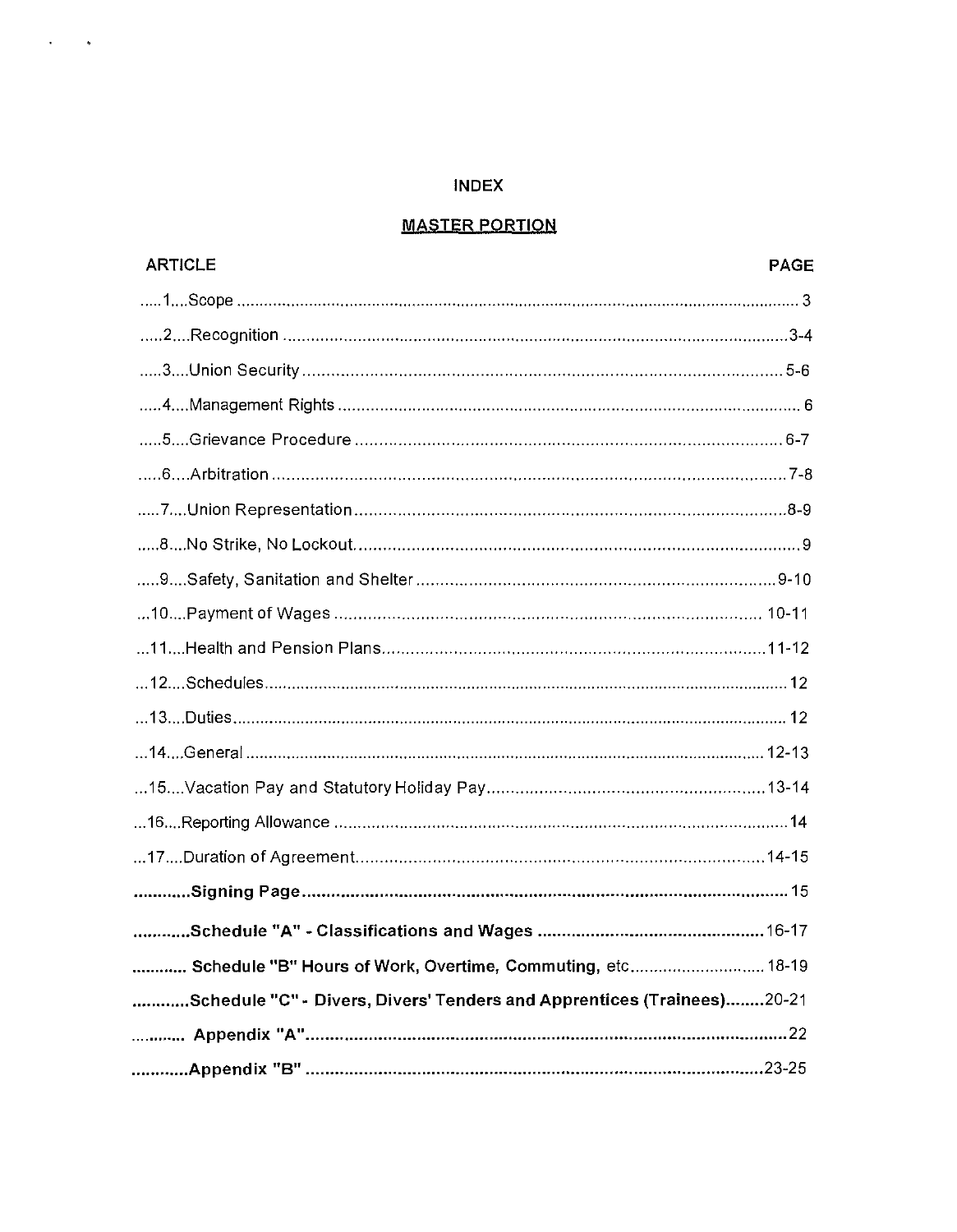#### **COLLECTIVE AGREEMENT**

**BETWEEN: 7305516 Canada Ltd.** o/a **Canadyne Navigation**  127 Frank Street Carleton Place, ON K7C 3A2 PH (613) 253-7502; FX: (613) 492-1119

hereinafter called the "Employer"

- and-

## **INTERNATIONAL UNION OF OPERATING ENGINEERS, LOCAL 793**

hereinafter called the "Union"

## **ARTICLE 1 - SCOPE**

1.1 The Employer and the Union hereby agree that the following terms and conditions constitute a binding Collective Agreement between the parties for Marine construction projects performed by the Employer within the Province of Ontario.

#### **ARTICLE 2 •RECOGNITION**

- 2.1 The Employer recognizes the Union as the sole and exclusive bargaining agent for all employees working within the Province of Ontario engaged in marine excavation and/or marine construction work save and except foreman, persons above the rank of foreman, surveyors, tug boat captains and marine engineers. The Employer agrees to employ only members of the International Union of Operating Engineers, Local 793 to perform such work and the Union agrees to give preference for all employees performing work covered by the classifications as listed in the schedule(s) attached hereto.
- 2.2 For all non-construction work not covered by Article 2.1 above, the Employer recognizes the Union as the sole and exclusive bargaining agent for all its employees working in the Province of Ontario, excluding sales staff, office staff, and supervisory personnel.
- 2.3 For all construction industry work not covered by Article 2.1 above, the Employer also recognizes the Union as the sole and exclusive bargaining agentfor:
	- (a) all its employees performing work in all sectors of the construction industry in the Province of Ontario, save and except the industrial, commercial and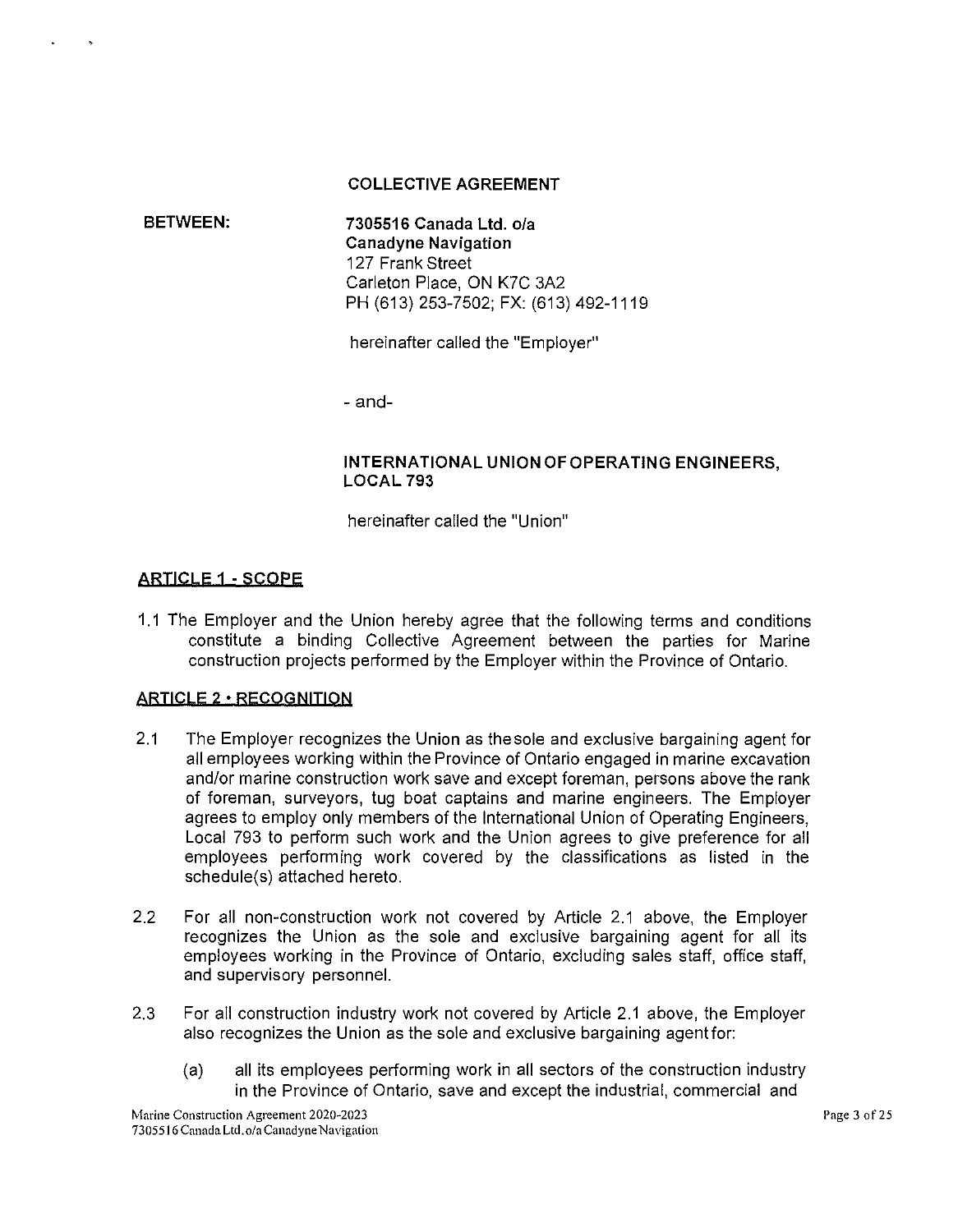institutional sector, non-working forepersons and persons above the rank of non-working foreperson, and any employees covered by a subsisting collective agreement.

- (b) all its employees engaged in the operation of cranes, shovels, bulldozers and similar equipment, and those primarily engaged in the repairing and maintaining of same, and employees engaged as surveyors in the industrial, commercial and institutional sector of the construction industry in the Province of Ontario, save and except non-working forepersons and persons above the rank of non-working forepersons.
- 2.4 The Employer and Union will meet to negotiate the terms of a Collective Agreement applicable to all non-construction work covered by Article 2.2 above. Notice to bargain shall be deemed to have been given on the date of execution of this Memorandum of Agreement. The parties agree to meet within thirty (30) days of signing this Agreement.
- 2.5 For all construction industry work covered by paragraph 2.3 above that is not covered by a Collective Agreement between the Union and an accredited Employer's Organization or Employer Association as set out in Appendix "B", the Employer agrees as follows:
	- a) For all work performed in the Heavy Engineering sector in the Province of Ontario, the Employer agrees to recognize, observe and be bound by all the terms, conditions, provisions (both monetary and non-monetary) and all of the relevant schedules of the current Collective Agreement between the Operating Engineers Employer Bargaining Agency and the Operating Engineers Employee Bargaining Agency ("the Provincial Collective Agreement") including any amendments and renewals thereof.
	- b) For all work in the road building and sewers and watermain, and residential sectors in the Province of Ontario, the Employer shall be bound to and apply the terms and conditions of the Union's applicable standard area Collective Agreement.
- 2.6 For clarity, the Employer agrees that it is bound to and shall apply the terms and conditions of the Collective Agreements set out in Appendix "B" attached herewith.
- 2.7 In the event that any of the above-noted Collective Agreements do not contain a classification or classifications relevant to the work being performed by the Employer, rates for such classifications shall be agreed upon by the Union and the Employer as conditions indicate.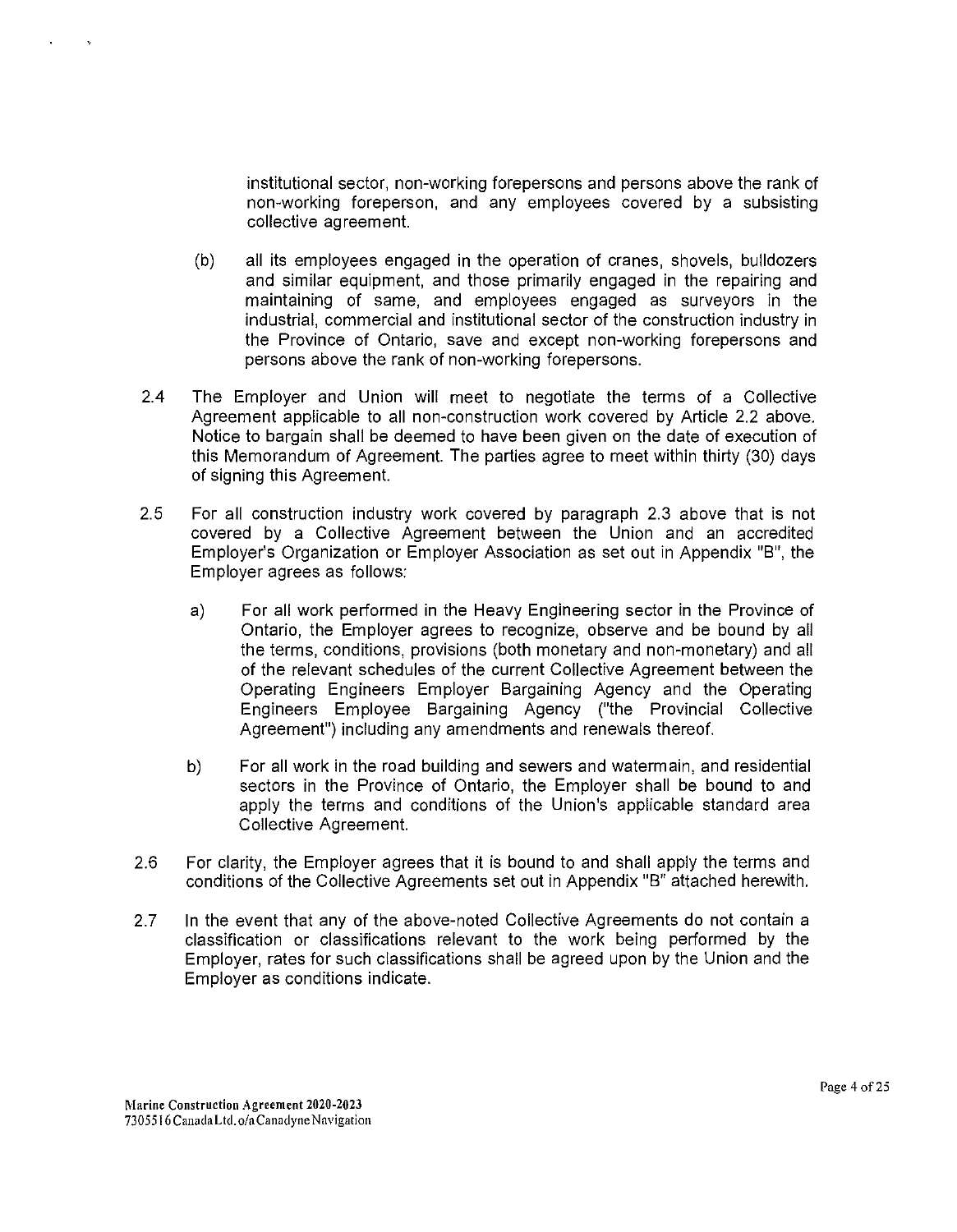## **ARTICLE** 3 - **UNION SECURITY**

- 3.1 The Employer agrees that all current and future employees covered by this Agreement shall as a condition of employment, after fifteen (15) days from the signing of this Agreement, become and remain members in good standing of the Union.
- 3.2 The Employer may recall employees who have worked for the company and may have been laid off within the previous twelve (12) month period and must inform the Union of such rehiring. It is understood and agreed that all employees shall have Clearance Cards before commencing work or as otherwise agreed to between the Employer and the Union. Such Clearance Cards will not be unreasonably withheld. A telephone clearance by the Employer is acceptable within forty-eight (48) hours of the employee commencing work.

The Employer and the Union agree that employees to be hired for work as Licensed Tug Boat Operators and Divers may be hired through the Union Office or any other source.

3.3 The Employer agrees that whenever personnel are required they shall first call the Union office in whose geographic jurisdiction the project is located who shall attempt to supply such personnel as soon as reasonably possible.

In the event that the Union cannot supply qualified and competent personnel within 48 hours from the Employer's call to the Union office, the Employer may then hire personnel from any source.

3.4 All employees in the employ of the Employer shall, when working in a position within the bargaining unit described in Article 2 hereof, be required as a condition of employment, to sign an authorization for dues check-off and assessments, and any such authorization shall be in duplicate and shall be signed by the employee concerned and duly witnessed. The Employer agrees to recognize such check-off authorization and to deduct whatever sum may be authorized for Union dues and assessments from the first pay due each calendar month and to remit same not later than the fifteenth (15th) day of the following month to the Financial Secretary of the Union. The Employer shall, when remitting such dues and assessments, name the employees from whose pay such deductions have been made and their Social Insurance Numbers, also the names of any employees who have left the employ of the Employer since the last payment, and the names of employees who have been hired by the Employer, together with their addresses and the jobs on which they are working.

The Employer agrees to deduct from each employee in the bargaining unit, working dues at the rate of two percent (2%) of the total monetary package for each our earned by each employee, which includes the hourly rate, vacation pay, health plan and pension plan contributions. Such deductions shall be forwarded along with the remittances required under Article 11 and supporting information shall be as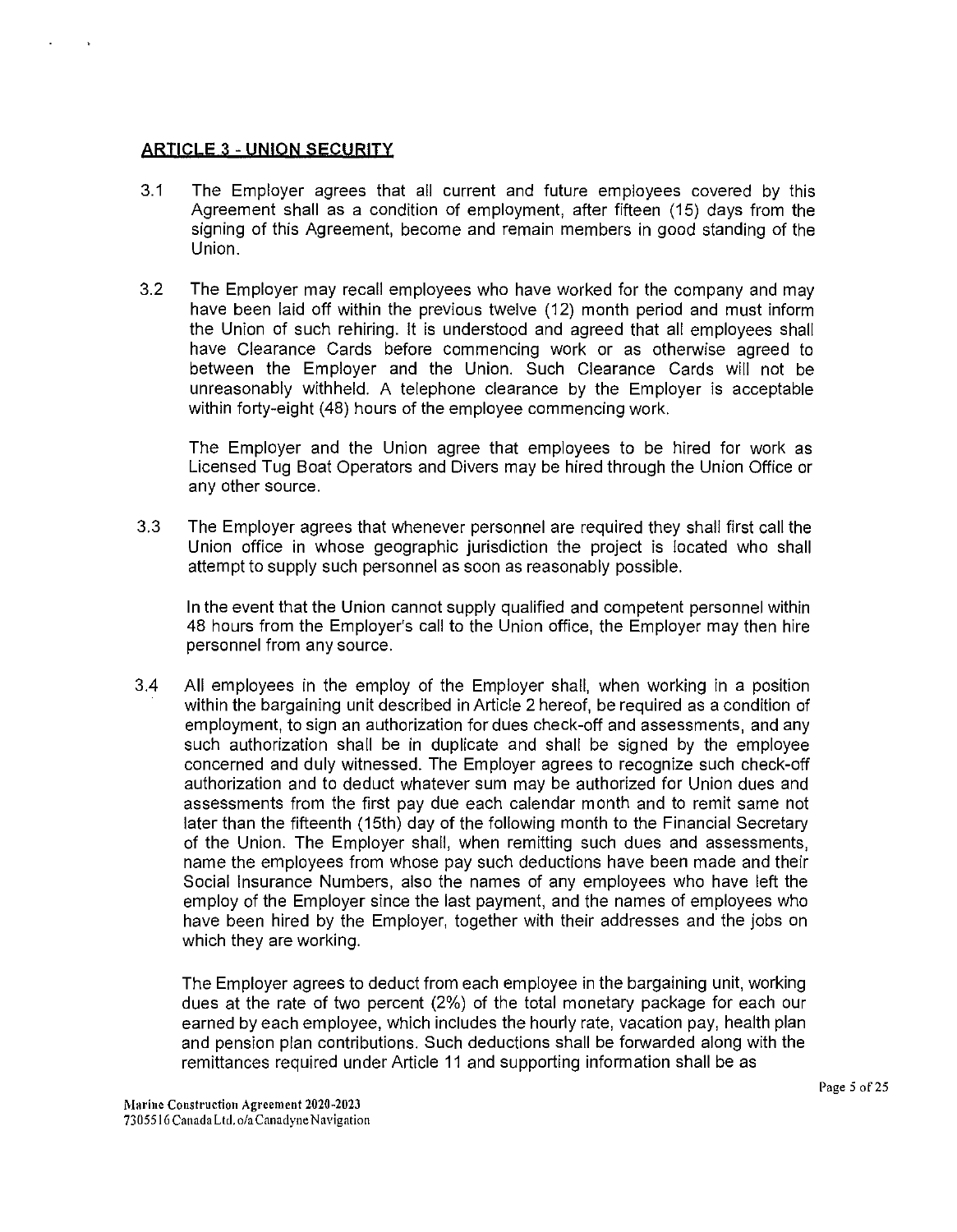required by the Trustees on the Reporting Forms. Such deductions shall be immediately paid to the Union by the administrator of the plans.

The Employer shall deduct forty cents (\$0.40) per hour for each hour earned by each employee covered by this Agreement for Advancement Dues. The amount deducted shall be remitted together with other monthly contributions and deductions.

3.5 The Employer agrees to engage only those sub-contractors and equipment rentals (except equipment dealers) who are in contractual relations with the Union to perform work set out in the classifications of this Agreement or as otherwise agreed to by the parties. For all of the classifications listed in this Agreement, the Employer must assign the work to the Operating Engineers.

# **ARTICLE** 4 - **MANAGEMENT RIGHTS**

- 4.1 The Union agrees that it is the exclusive function of the Employer:
	- a) To conduct its business in all respects in accordance with its commitments and responsibilities, including the right to manage the jobs, locate, extend, curtail or cease operations, to determine the number of men required at any or all locations, to determine the kinds and location of machines, tools and equipment to be used and the schedules of production, to judge the qualifications of the employees and to maintain order, discipline and efficiency.
	- b) To hire, discharge, classify, transfer, promote, demote, lay-off, suspend or otherwise discipline employees, provided that a claim by an employee that he has been discharged, suspended, disciplined or disciplinarily demoted without reasonable cause shall be subject to the provisions of the grievance procedure.
	- c) To make, alter from time to time and enforce reasonable rules of conduct and procedure to be observed by employees. It is agreed that these functions shall not be exercised in a manner inconsistent with the express provisions of this Agreement.

## **ARTICLE** 5 - **GRIEVANCE PROCEDURE**

- 5.1 There shall be an earnest effort on the part of both parties to this Agreement, to settle promptly through the procedure set out herein, any complaints, grievances, or disputes arising from the interpretation, application or administration of this Agreement.
- 5.2 All grievances to be dealt with under Step 2 below shall be in writing, on a form supplied by the Union and signed by the employee having such grievance.
- 5.3 Written grievances, to be valid shall set out the nature of the grievance, the Article or Articles of the agreement alleged to have been violated and the nature of the remedy sought and shall not be subject to change at later steps except by mutual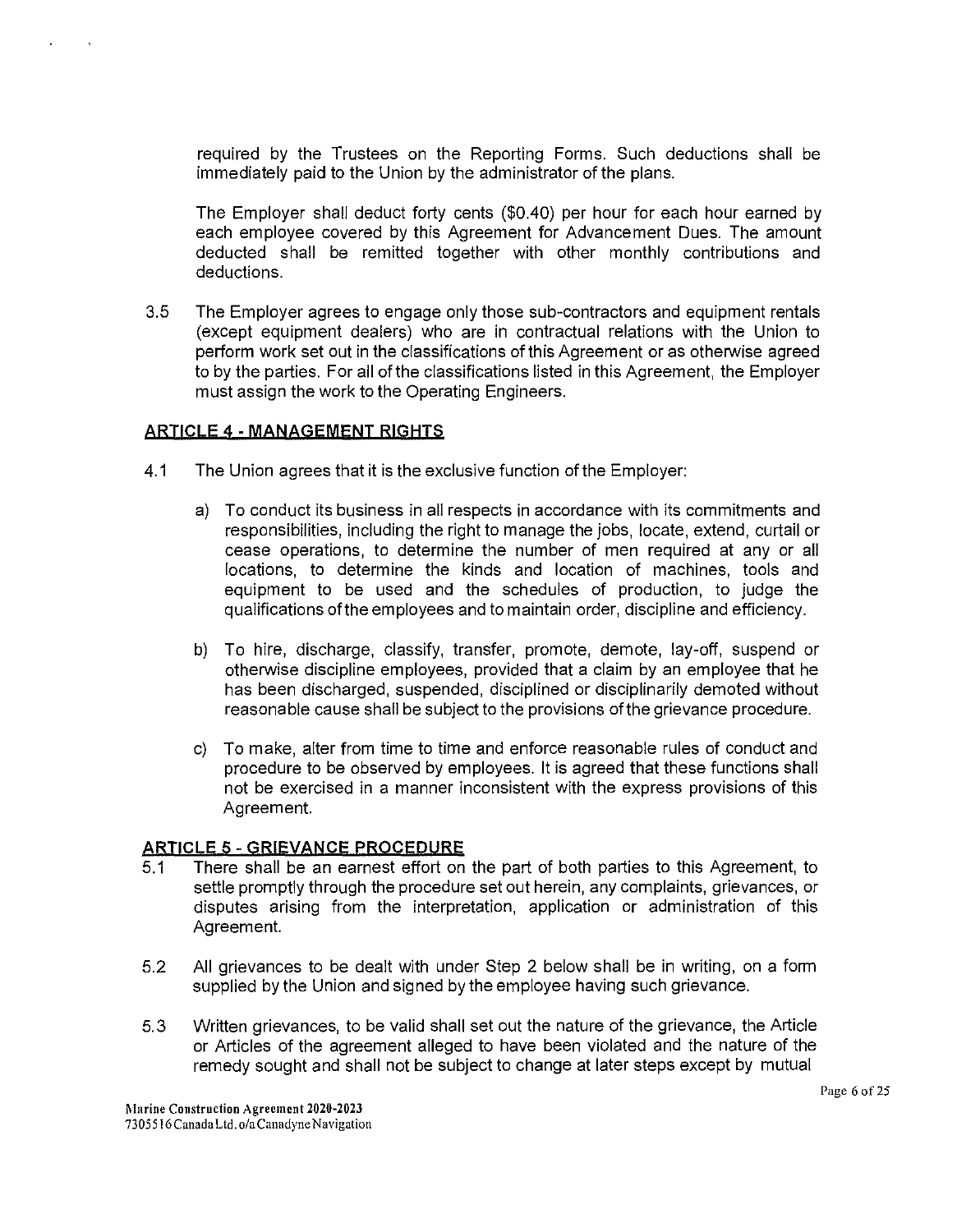agreement in writing with the Employer, or in the case of remedy, by an Arbitration Board.

- 5.4 In detennining the time which is allowed in the various steps, Saturday, Sunday and Statutory Holidays shall be excluded and any time limits may be extended by mutual agreement in writing.
- 5.5 If advantage of the provisions of Article 5 and 6 hereof is not taken within the time limits specified therein or as extended in writing as set out above, the grievance shall be deemed to have been abandoned and may not be re-opened.
- 5.6 The Employer shall designate and name the official to whom a written grievance is submitted as Step 2.
- 5.7 It is understood and agreed that an employee does not have a grievance until he has discussed the matter with his foreman or other supervisory personnel acting in this capacity and given him an opportunity of dealing with the complaint. His decision shall be made known to said employee within forty-eight (48) hours.

Grievances properly arising under this Agreement shall be adjusted and settled as follows:

STEP 1 - Within ten (10) days after the circumstances giving rise to the grievance occurred or originated, the aggrieved employee, with or without a Union Representative, shall present his grievance orally or in writing to the Official of the Employer named by the Employer to handle grievances at this step. If a settlement satisfactory to the Union and employee concerned is not reached within five (5) full working days, a grievance may be presented as indicated in Step 2 at any time within five (5) full working daysthereafter.

- STEP 2 (a) At this step the grievance may be processed as an individual, joint or Union grievance and shall be presented in writing by a Union Steward or Representative to the Company Official assigned to handle written grievances.
	- (b) The Employer or the Union may process a written grievance at this step concerning any matters related to this Agreement including the Union's right to present an employee grievance in total.

## **ARTICLE** 6 - **ARBITRATION**

6.1 The parties to this Agreement agree that any grievance which has been properly carried through all the steps of the Grievance Procedure outlined in Article 5 may be referred to determination by a single Arbitrator mutually agreed on by the parties or to the Ontario Labour Relations Board for final determination within twenty (20) working days after completion of Step One or Two of Article 5.

 $\bar{z}$  $\frac{1}{2}$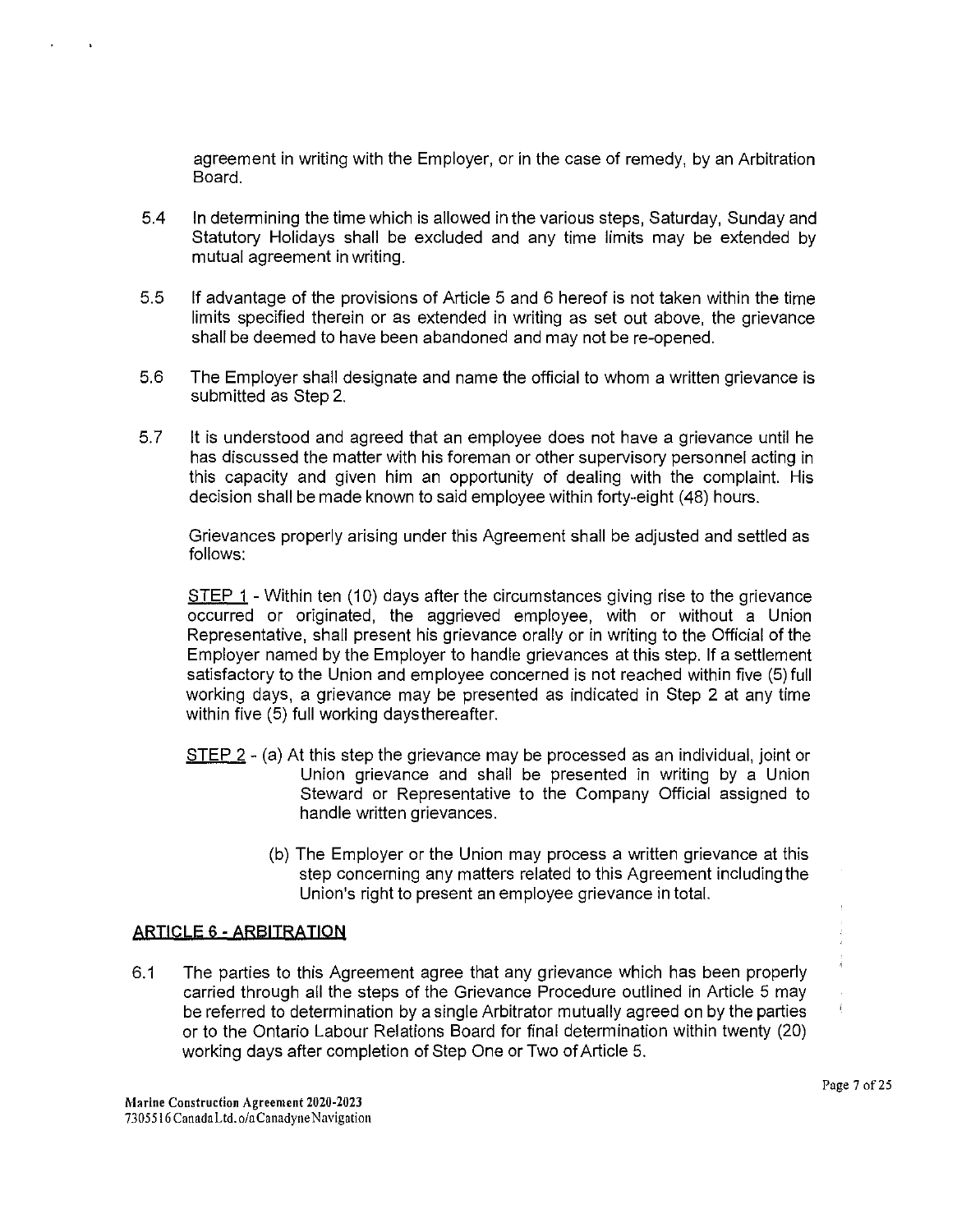- 6.2 The selection of a single arbitrator shall be made within ten (10) days of the notification of desire for private arbitration submitted to either party in accordance with this procedure. In the event the parties have not agreed on an arbitrator within this period of ten (10) days or any mutually agreed to extended period, either party may submit the matter to the Minister of Labour for the appointment of an arbitrator in accordance with Section 48(4) of the Ontario Labour Relations Act.
- 6.3 The party who made the request for arbitration shall notify the arbitrator of his or her appointment within ten (10) days following such appointment.
- 6.4 In the event of any inability of the appointed arbitrator to hear the grievance, the parties shall submit the matter to another mutually agreed upon arbitrator. Should the parties be unable to agree on the selection of a new arbitrator within a reasonable period of time after becoming aware of the inability of the first arbitrator to serve, the matter may be referred by either party to the Minister of Labour in the same manner as that outlined in Article 6.2, who shall appoint an arbitrator.
- 6.5 The Arbitrator shall not have the power to alter, change or ignore any of the provisions of this Agreement nor to render any decisions inconsistent with the terms and provisions of this Agreement.
- 6.6 The decision of the Ontario Labour Relations Board or a private Arbitrator constituted in the above manner shall be binding on the parties to this agreement.
- 6. 7 The Ontario Labour Relations Board or an Arbitrator shall not have any power to alter or change any of the provisions of this Agreement or to substitute any new provisions for any existing provisions, nor to give any decisions inconsistent with the terms and provisions of this Agreement.
- 6.8 The losing Party shall pay the expenses and fees of the other Party and the Arbitrator.

## **ARTICLE 7 - UNION REPRESENTATION**

- 7.1 The Business Representative of the Union shall be permitted to visit the job site or board any ship, tug, dredge or barge of the Employer during working hours. He must produce identification and report to the Senior Representative of the Employer in each instance. He will be allowed reasonable access to contact members but his visit shall not interfere with the progress of the work.
- 7.2 The Employer agrees to recognize such reasonable number of stewards as may from time to time be appointed by the Union, but shall not be obliged to recognize such stewards until they have been informed in writing of the names of all stewards as they were appointed.
- 7.3 The Union Steward will be the last employee on the job within their classification provided they are capable of doing the work. No discrimination shall be shown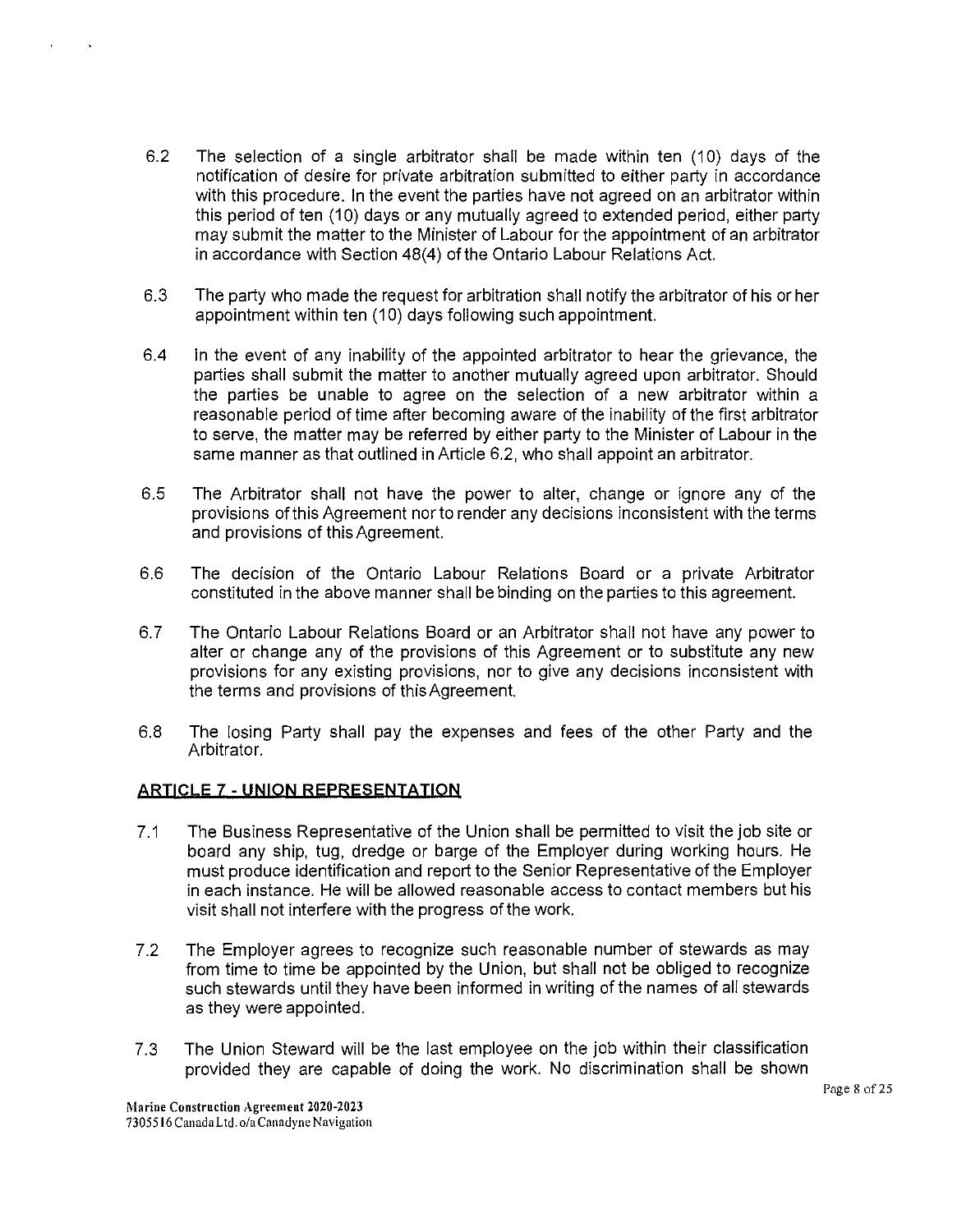against the Steward for carrying out their duties, which they shall perform the same way as any other employee and shall be allowed a reasonable amount of time during working hours to perform the work of the Union but shall not abuse that privilege.

## **ARTICLE** 8 - **NO STRIKE. NO LOCKOUT**

- 8.1 During the term of this Agreement the Union agrees that there shall be no strike and the Employer agrees that there shall be no lockout.
- 8.2 The words "strike" and "lockout" in this Agreement shall mean "strike" and "lockout" as defined inthe Ontario Labour Relations Act.
- 8.3 The Union agrees it will not involve the Employer in any dispute which may arise between the Union and any other company and the employees of such other company. The Union further agrees ii will not condone a work stoppage or observe any picket line placed on a job site for jurisdictional purposes.
- 8.4 It shall not be a violation of this Agreement for an employee to refuse to cross a picket line that has been established in accordance with the Labour Relations Act.

## **ARI!CL!.i** 9 - **SAFETY. SANITATION AND SHELTER**

- 9.1 Employees must be provided with adequate protection from the weather and falling materials or other hazards on the job. The Employer shall provide an adequate supply of safety hooks, all of which shall be kept in good condition.
- 9.2 In co-operation with the Employer's overall program of accident control and prevention, the Steward shall report to the foreman for immediate corrective action, any unsafe conditions, unsafe acts or violation of safety regulations.
- 9.3 Every employee shall, as a condition of employment, be required to own and wear a safety helmet of a type approved by the Construction Safety Association and the Employer agrees that such helmets may be purchased from him at cost. Special clothing required under abnormal conditions or during inclement weather will be supplied by the Employer. The Union recognizes the right of the Employer to economically supervise the distribution of clothing provided and will co-operate with the Employer to prevent wasteful practices.
- 9.4 Dredges and Drill boats shall be equipped with suitable washroom facilities sufficient in size to accommodate the traffic of the personnel involved. A space shall be provided for the use of employees to hang clothing.
- 9.5 Employees required to work from open boats shall be supplied with suitable life jackets.
- 9.6 Employer to make available a copy of the Federal Health and Safety Regulation upon request.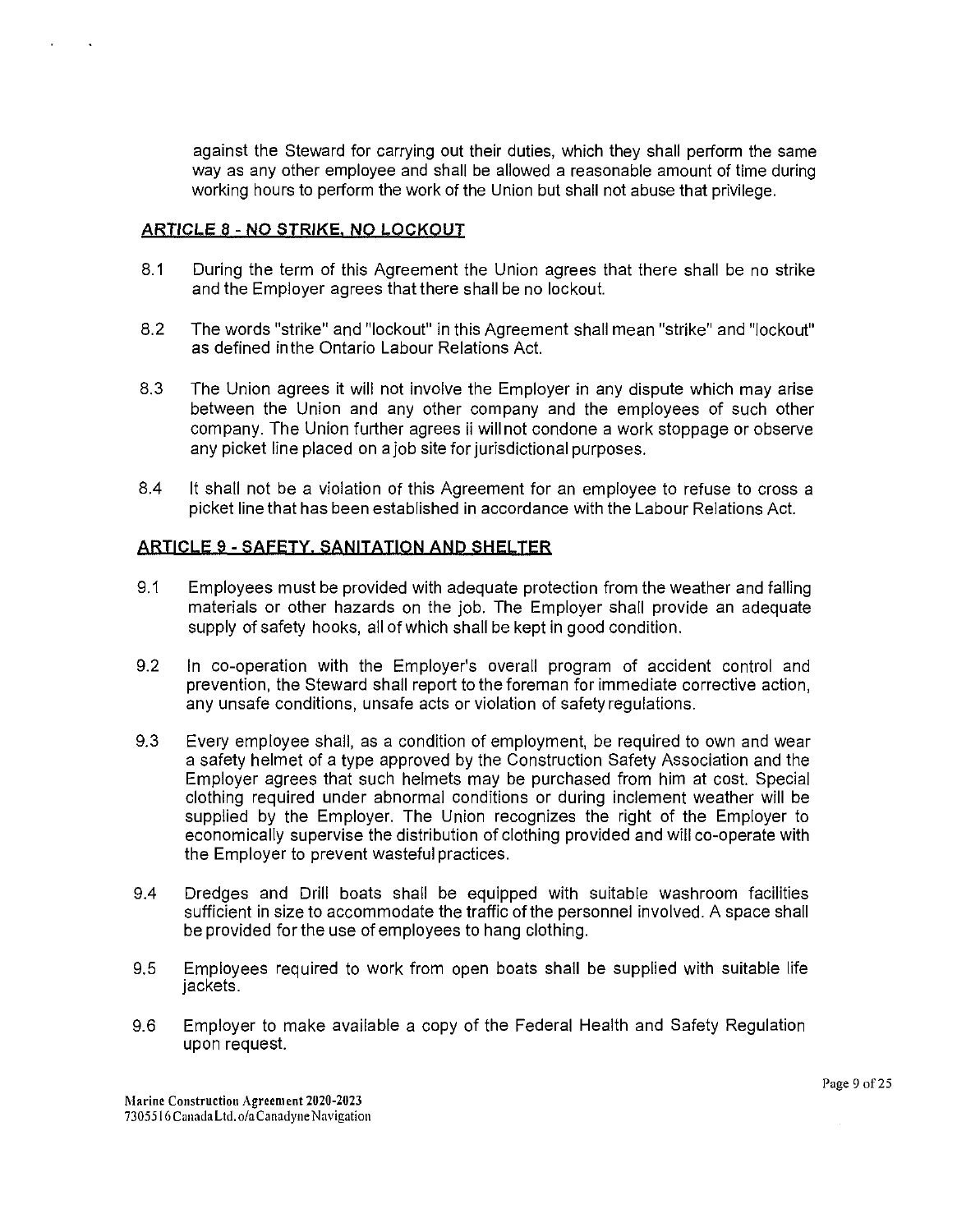- 9.7 The Employer agrees to reimburse employees, classified as Mechanics, upon presentation of their receipt, up to two hundred and twenty-five dollars (\$225.00) per year towards the purchase of work boots.
- 9.8 No entertainment devices such as cell phones, i-Pods, Smart Phones, MP3 Players and/or similar devices shall be used during working hours: nor shall they be turned on, except during lunch breaks, job-site emergencies, or when prior approval is obtained from the employee's Supervisor.
- 9.9 The parties jointly acknowledge the importance of health and safety on jobsite, which includes that all employees report to work fit to perform their duties and free of impairment for any reason including from drugs and alcohol for the duration of the entire shift. The Employer and Union express their joint determination to deal cooperatively and constructively with the problem of substance abuse and misuse having regard to human rights considerations and Employer safety concerns. This includes but is not limited to making referrals to the DeNovo Treatment Centre and/or other employee assistance programs. The Parties further agree to establish a standing joint labour-management committee composed of an equal number of representatives of the Employer and an equal number of representatives of the Union to review, on an ongoing basis and without limitation, the current state of the law, developments in technology relating to drug and alcohol testing and implementing a joint drug and alcohol policy.

## **ARTICLE 10 ·PAYMENT OF WAGES**

- 10.1 a) Wages shall be paid each week by cheque or electronic deposit no later than Thursday by 5:00 p.m.
	- b) Accompanying each payment of wages shall be a retainable statement, or with employees consent, an electronically emailed statement identifying both the Employer and the employee, showing pay period, total hours marked "regular" and "overtime", the hourly rate, the total earnings, the amount of vacation pay, the amount and purpose of each deduction and the net earnings.
- 10.2 In the case of lay off all employees that are paid through direct deposit shall be paid up to date on the next regularly scheduled payroll deposit. All employees paid by cheque shall be paid up to date by cheque, forwarded by registered mail to their last known address within 48 hours of the lay-off. E.1. Record of Employment Certificates shall be electronically submitted within 5 business days.

Notification or attempted notification of lay-off to an employee on a Saturday, Sunday or Holiday shall not be considered proper notice unless the employee is working on such days.

10.3 When laid off, employees shall be allowed sufficient time with pay to clear up their personal and Company property on the job site.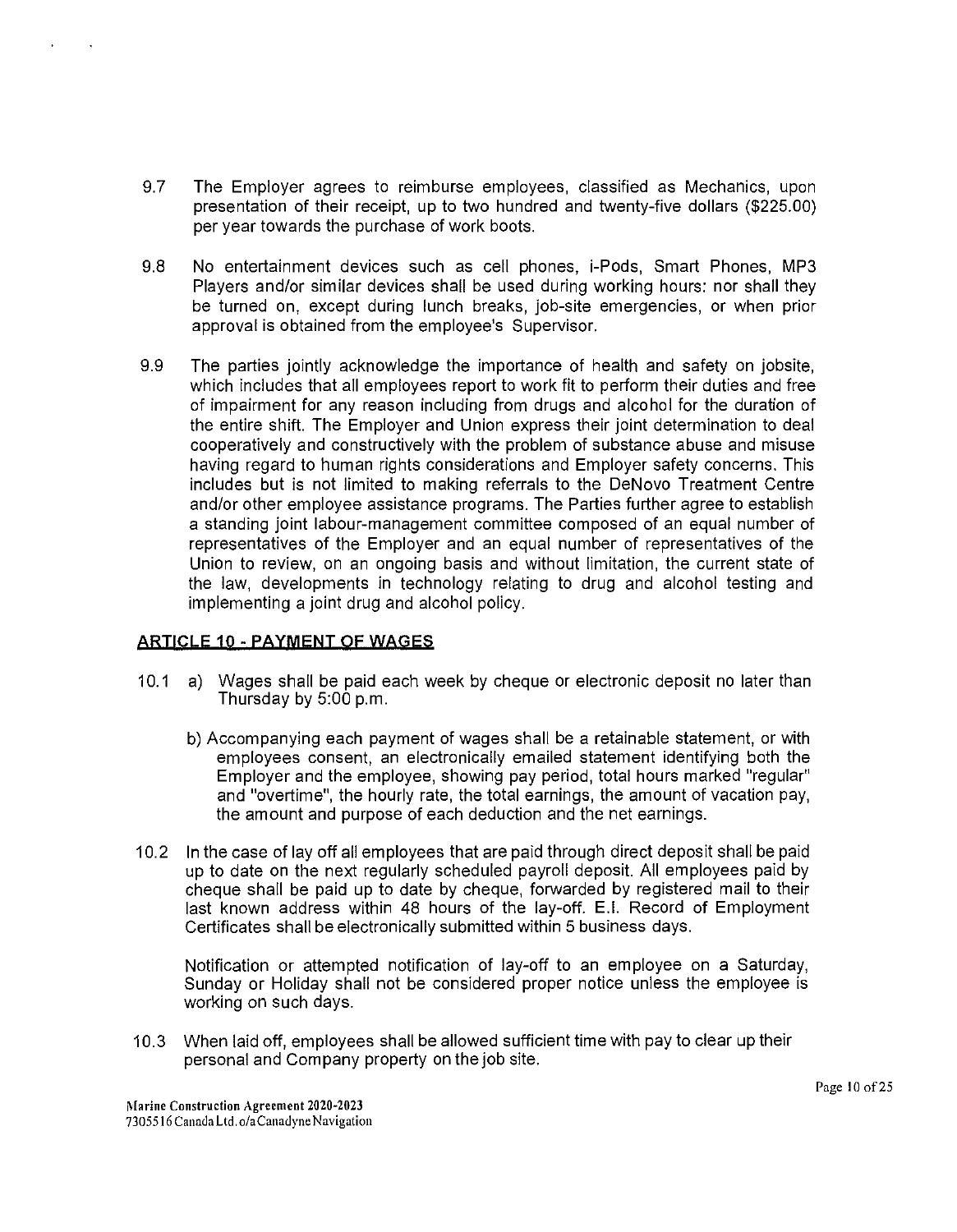10.4 When employees who are laid off and are not paid up to date by cheque or direct deposit, as per Article 10.2, or if the Employer fails to submit employment records as stated above, the Employer shall pay eight (8) hours pay at the regular hourly rate for each additional regular working day the employee is required to wait for his pay and records after giving notice to the Employer and giving the Employer four (4) hours to correct such default.

## **ARTICLE 11 -HEALTH AND PENSION PLANS**

11.1 Effective December 1, 2020, Employers shall contribute in total:

\$12.62 per hour to the International Union of Operating Engineers, Local 793 Member's Life and Health Benefit Trust of Ontario (the "Health Plan") and to the International Union of Operating Engineers, Local 793 Member's Pension Benefit Trust of Ontario (the "Pension Plan") for each hour worked by each employee in his employ.

Effective December 1, 2021, the total Employer contributions of \$12.62 per hour shall increase to \$12.82 per hour worked.

Effective December 1, 2022, the total Employer contributions of \$12.82 per hour shall increase to \$12.92 per hour worked.

It is agreed that Employers shall make a single monthly payment to an independent administrator appointed by the Trustees of the Health Plan and the Pension Plan for contributions owing to the two plans. The administrator shall be responsible for ensuring that the contributions are allocated and made on behalf of each Employer and employee to the Health Plan and the Pension Plan, as set out in Appendix "A" of this Agreement.

- 11.2 a) All contributions shall be submitted by the 15th of the following month in which the hours have been worked and at no time shall the contributions be paid directly to the employee. If payment is over thirty (30) days late, interest at two percent (2%) per month (24% Per Annum) shall be paid from the due date and in addition the delinquent Employer may be required by the Trustees of the funds to deposit with the Trustees a Two Thousand, Five Hundred Dollar (\$2,500.00) cash bond.
	- b) In the event that a grievance alleging that an Employer has failed to remit the proper contributions, deductions or remittances to any Trust Fund or party as required by this Agreement, the parties agree that for the purposes of determining any issue, the following presumption shall apply:

A statement signed by a member of the Union, a Business Representative a Trustee or the Administrator of a Trust Fund, shall be prima facia evidence of the number of hours worked by members of the Union and of a failure to make the appropriate payments as required by this Agreement. This evidence shall establish only a rebuttable presumption and may be challenged by the Employer with proper documentary evidence.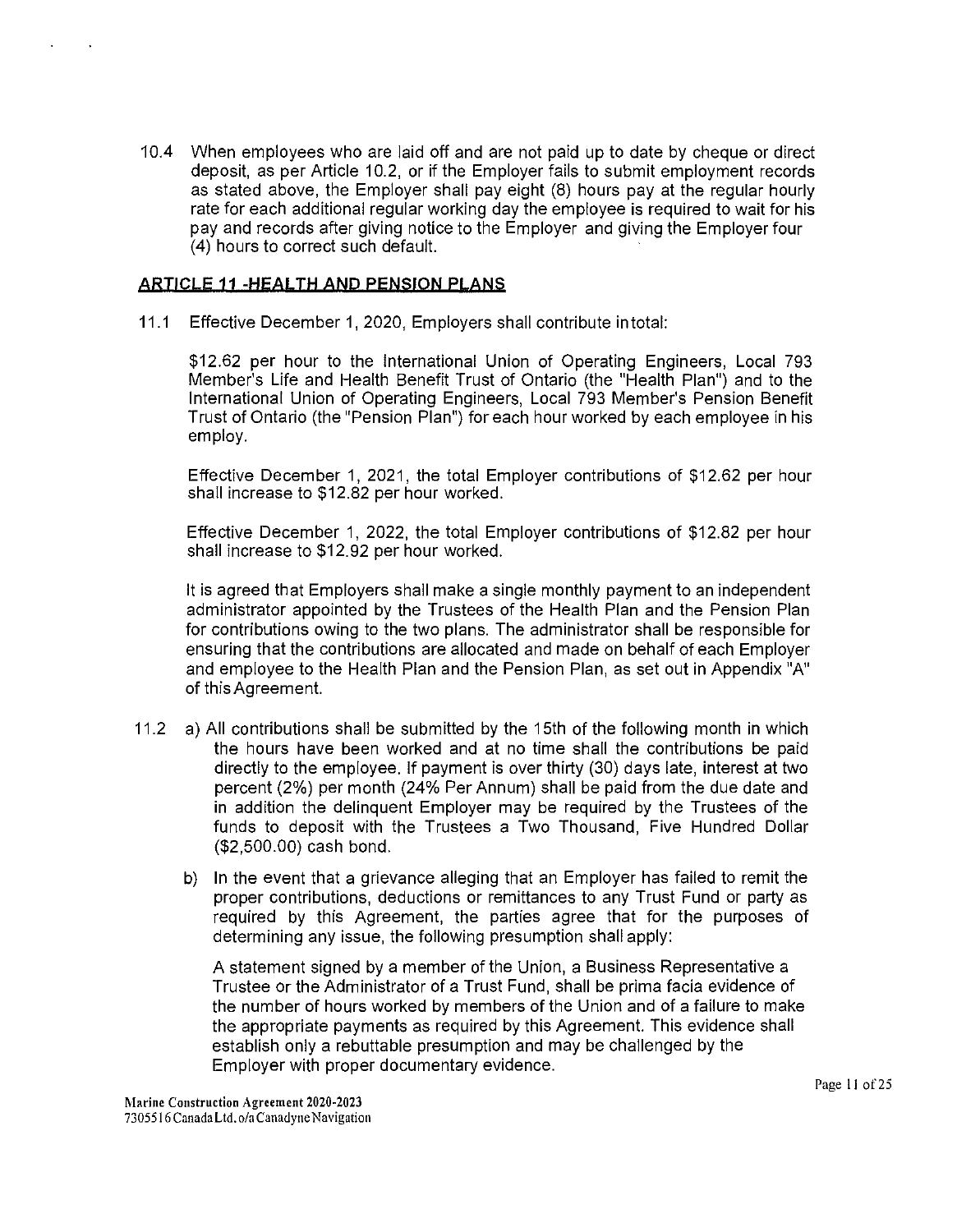- c) If the Ontario Labour Relations Board or an Arbitrator to which a grievance alleging failure to make appropriate payments to a Trust Fund or an Administrator as required by this Agreement is litigated and the Board determines that an Employer has violated the Agreement, then the Ontario Labour Relations Board or the Arbitrator shall also require the Employer to pay all reasonable costs incurred by the Union in prosecuting the grievance including but not limited to, all legal costs on a solicitor-and-client basis, travel, meal and accommodation costs of all witnesses and Business Representatives, conduct monies, cost incurred in serving a summons, any expenses incurred by the Union pursuant to Section 126(4) or otherwise, for the Arbitrator.
- d) If the Ontario Labour Relations Board determines that the Employer has not violated the Agreement, then the Ontario Labour Relations Board or the Arbitrator shall require the Union to pay all costs to the Employer as required to in sub-paragraph (c) above.

# **ARTICLE 12 ·SCHEDULES**

12.1 The schedules attached hereto are hereby made a part of the Agreement.

## **ARTICLE** 13 - **DUTIES**

- 13.1 The employees covered by this Agreement shall perform the necessary and customary duties of their department, skill or trade, but in the event of necessity arising on craft or float, all employees shall perform any duties directed by the Master or Superintendent for the safety of the ship, equipment or crew or vessels in distress or of lives in jeopardy at sea, and overtime shall not be paid for such work. It is understood that this provision for overtime payment is subject to the terms and conditions of Schedule "B" attached hereto.
- 13.2 All employees shall carry out their respective duties in the performance offire drills, lifeboat drills or other drills as required by law, and as directed by the Master from time to time, provided always that such drills shall not be considered overtime.

## **ARI!CLE14-GENERAL**

- 14.1 Operators required to operate equipment in two-rate classifications during the same shift shall be paid the higher classification rate for the shift.
- 14.2 Employees required to supply their own tools shall be provided a suitable and safe place to keep said tools.
- 14.3 It is agreed that all employees of the Employer will be permitted a rest break of ten (10) minutes in each half of their respective shifts, during regular hours and shift work.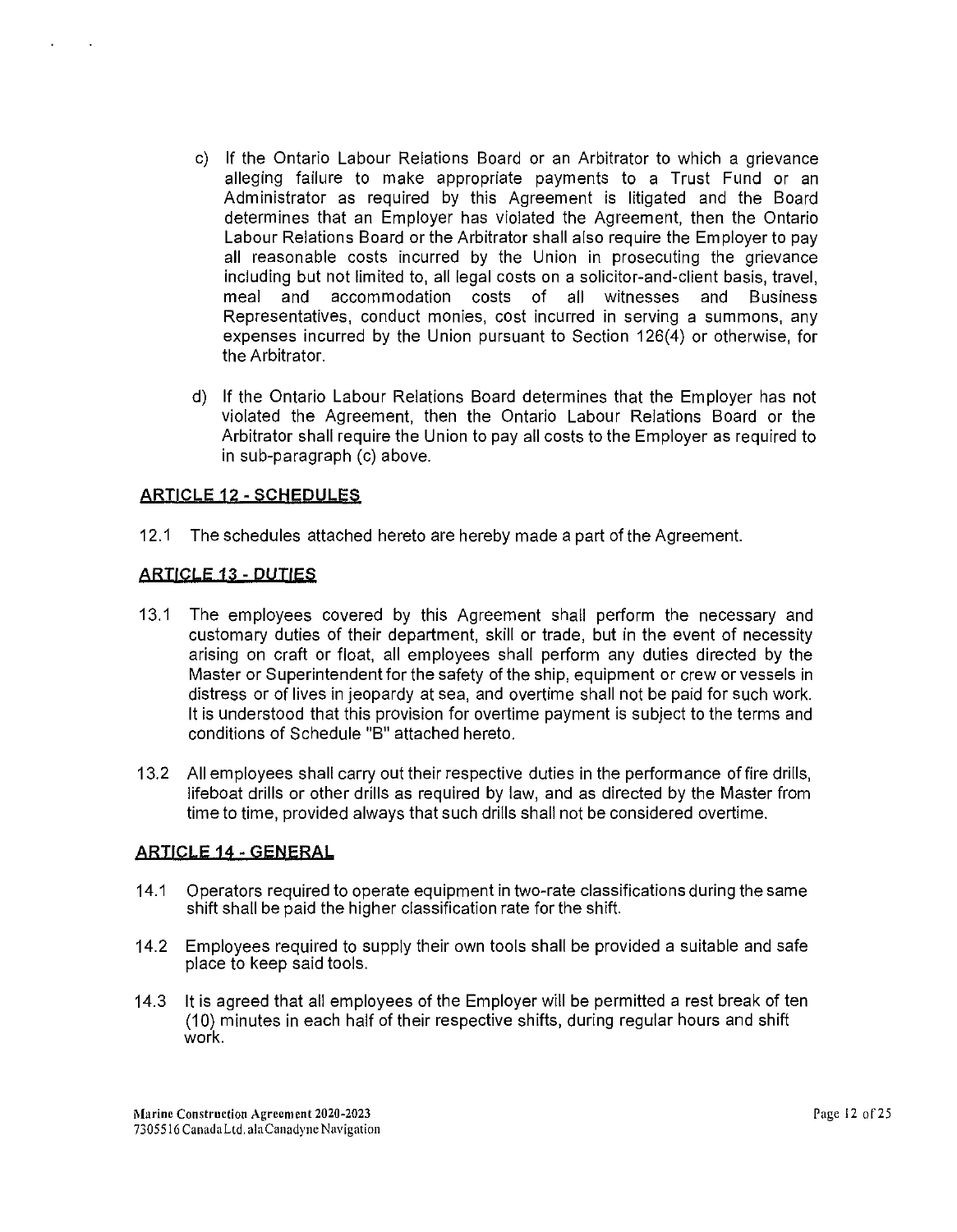- 14.4 It is agreed that no employee covered by this Agreement shall receive a reduction in their rate of wages through the introduction of these schedules.
- 14.5 Rates for new types of equipment shall be classified and agreed upon by the Union and the Employer as conditions indicate.
- 14.6 **Apprentices** The Parties hereto agree that the use of apprentices will be permitted. It is the intention of both parties that said apprentices shall be given the Training and Guidance in the operation of available equipment on site as and when available. On projects where two (2) or more cranes are being utilized, the Employer shall employ a crane apprentice. The apprentice shall also perform other duties covered by the 1.U.O.E. Local 793 agreement.

0-2000 hours 2001 - 4000 hours -65% 4001 - 6000 hours -80% -50%

14.7 Training Fund - Effective December 1, 2020, the Employer shall contribute the sum of seventy two cents  $(\$ 0.72)$  per hour for each hour worked by each employee covered by this Agreement to the International of Union Operating Engineers, Local 793 Training Fund.

Effective December 1, 2021, the Employer shall contribute the sum of seventy seven (\$0. 77) cents per hour for each hour worked by each employee covered by this Agreement to the International Union of Operating Engineers, Local 793 Training Fund

- 14.8 Effective Dec 1, 2020, the Employer shall contribute the sum of five cents (\$0.05) per hour for each hour worked by each employee covered by this Agreement to the National Training Fund. ·
- 14.9 When the masculine gender is used in this Agreement, the Agreement shall be read as if the feminine gender was included, and all the terms and conditions of the Agreement shall be applied equally to all members of the Union without discrimination of any nature whatsoever because of race, sex, religious beliefs, political opinions or any other ground prohibited by the Ontario Human Rights Code.

## ARTICLE 15-VACATION PAY AND STATUTORY HOLIDAY PAY

15.1 Overtime at the rate of double (2x) time shall be paid to all employees for all work performed on the following holidays:

| New Year's Day | Civic Holiday           |
|----------------|-------------------------|
| Family Day     | Labour Day              |
| Good Friday    | <b>Thanksgiving Day</b> |
| Victoria Day   | Christmas Day           |
| Canada Day     | Boxing Day              |
|                |                         |

It is agreed that Heritage Day will be recognized as a holiday herein under, if and when it is proclaimed such by theCanadian Government.

 $\sim$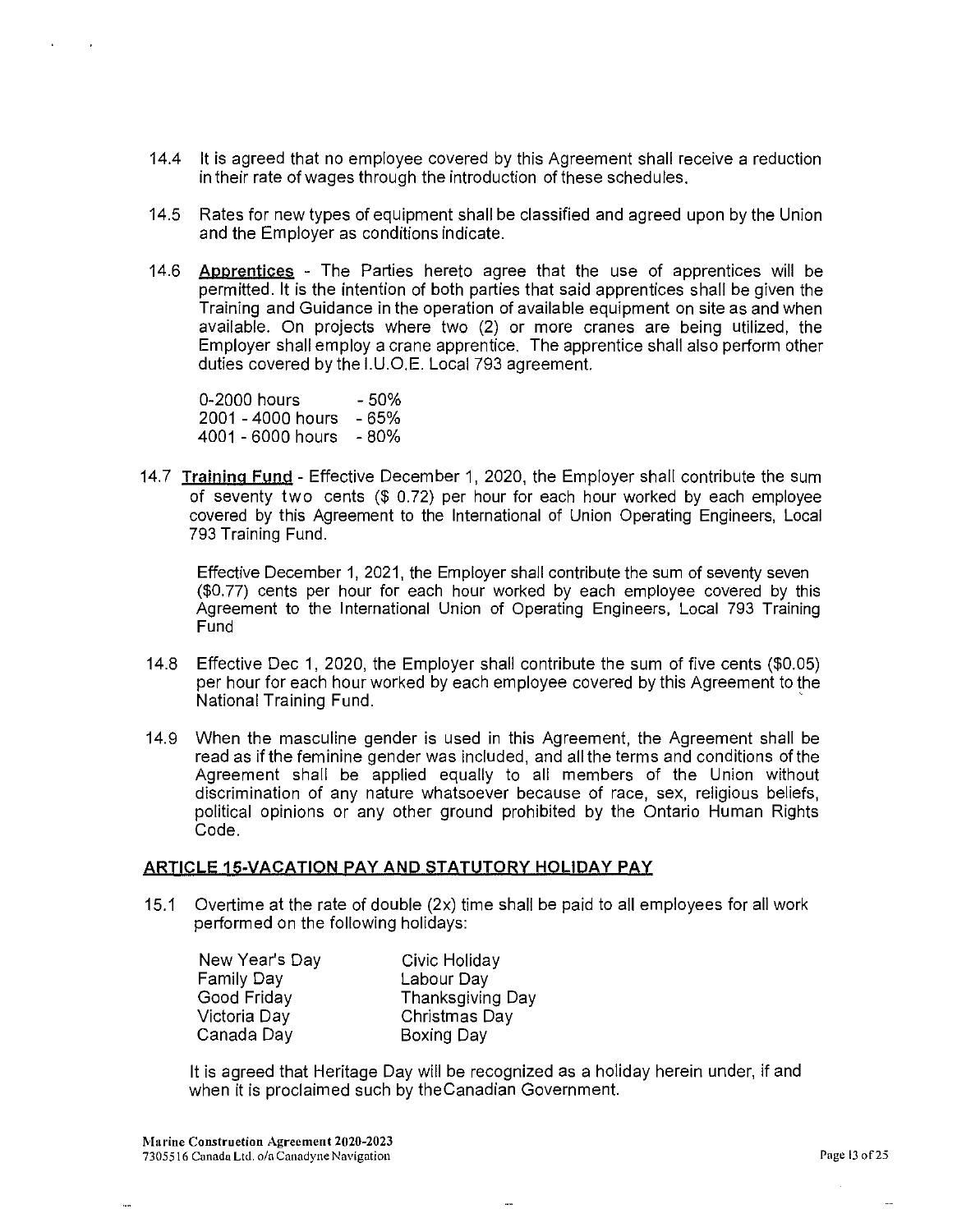- 15.2 Should any of the above holidays occur on a Saturday or Sunday, such holiday shall be observed on the Monday and/or Tuesday following unless changed by mutual agreement between the Employer and the Union. No work shall be performed on Labour Day except to save life, limb orproperty.
- 15.3 Vacation and Statutory Holiday credits shall be paid to employees covered by this Collective Agreement at the rate of ten percent (10%) of the gross wages earned. It is understood and agreed that six percent (6%) of the gross wages is to be considered in lieu of Statutory Holiday Pay and four percent (4%) Vacation Pay. It is further understood that Vacation Pay and Statutory Holiday Pay will be paid to employees weekly. It is understood and agreed that the Statutory holiday and Vacation pay will not exceed a total of 10% of gross wages.
- 15.4 Vacations may be taken at any time within the calendar year (without loss of position) and every effort shall be made to schedule vacations to benefit both the Employer and the employee.

## **ARTICLE** 16 - **REPORTING ALLOWANCE**

- 16.1 An employee who reports for work at the Employer's job site or shop, unless directed not to report the previous day by his company and for whom no work is available due to reasons other than inclement weather, shall receive a minimum of four (4) hours' reporting time and shall remain at other work if requested to do so by the foreman.
- 16.2 An employee who reports for work at the Employer's job site or shop, unless directed not to report and for whom no work is available due to inclement weather, shall receive a minimum of two (2) hours' reporting time provided the employee remains on the job for one hour after his designated starting time, if requested to do so by theforeman.
- 16.3 It is understood that employees receiving reporting allowance under the terms of Clause 16.1 and 16.2 shall also receive travel allowance where applicable.

## **ARTICLE 17 - QURATION OF AGREEMENT**

17.1 This Agreement shall become effective December 1, 2020, and shall continue in effect until November 30, 2023, and shall continue automatically thereafter for annual periods of one year each unless either party notifies the other in writing within the period of sixty (60) days immediately prior to the annual expiration date that it desires to amend the Agreement.

Negotiations shall begin within fifteen (15) days following notification for amendment as provided in the preceding paragraph.

If, pursuant to such negotiations, an agreement is not reached on the renewal or amendment of this Agreement, or the making of a new agreement prior to the current expiry date, this Agreement shall continue in full force and effect until a new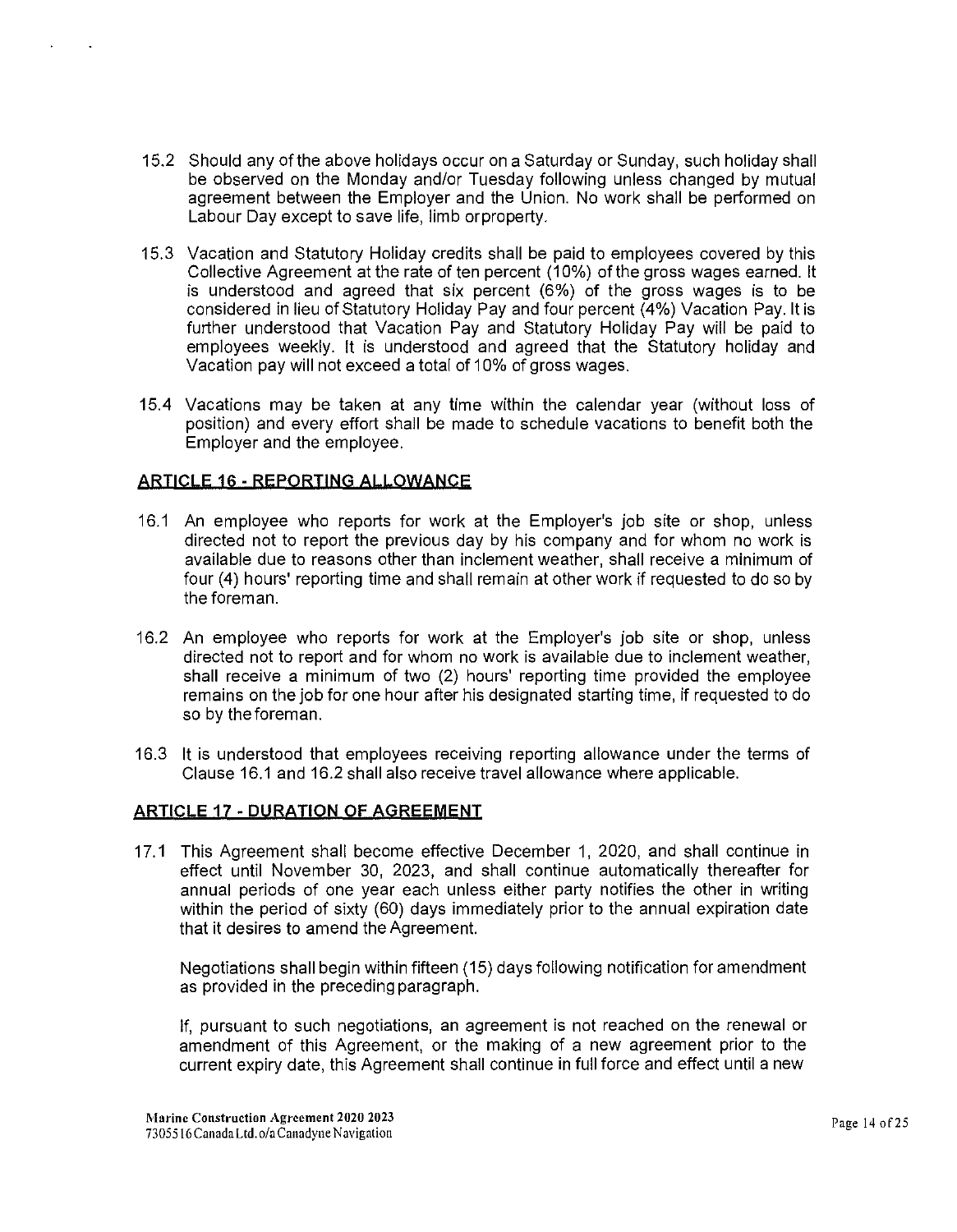agreement is signed between the parties, or until conciliation proceedings prescribed under the Ontario Labour Relations Act have been completed whichever date should first occur.

**IN WITNESS WHEREOF** each of the parties hereto has caused this Agreement to be signed by its duly authorized representative as of the date and year first above written.

DATED THIS  $\| \|^{\frac{1}{k}}$  $DAY$  OF  $\bigcap_{x \in C} P(x)$  . 2020.

**ON BEHALF OF THE EMPLOYER:** 

#### **7305516 CANADA LTD. O/A CANADYNE NAVIGATION**

127 Frank Street carleton Place ON K7C 3A2 TEL: 613-253.7502 FAX: 61.492.1119 philip.jenkins@rogers.com

Signature

**Print Name** 

**ON BEHALF OF THE UNION:** 

**International Union of Operating Engineers, Local 793** 

Mike Gallagher, Business Manager

Joe Redshaw, President

z, Rick Kerr, Treasurer

**Joe Bowdall, Vice President**<br>**DFIVE TURPLE** 

ar Buan 1.

Brian Alexander, Recording-Corresponding Secretary

Recommended by Gerry St. Jacques, Business Representative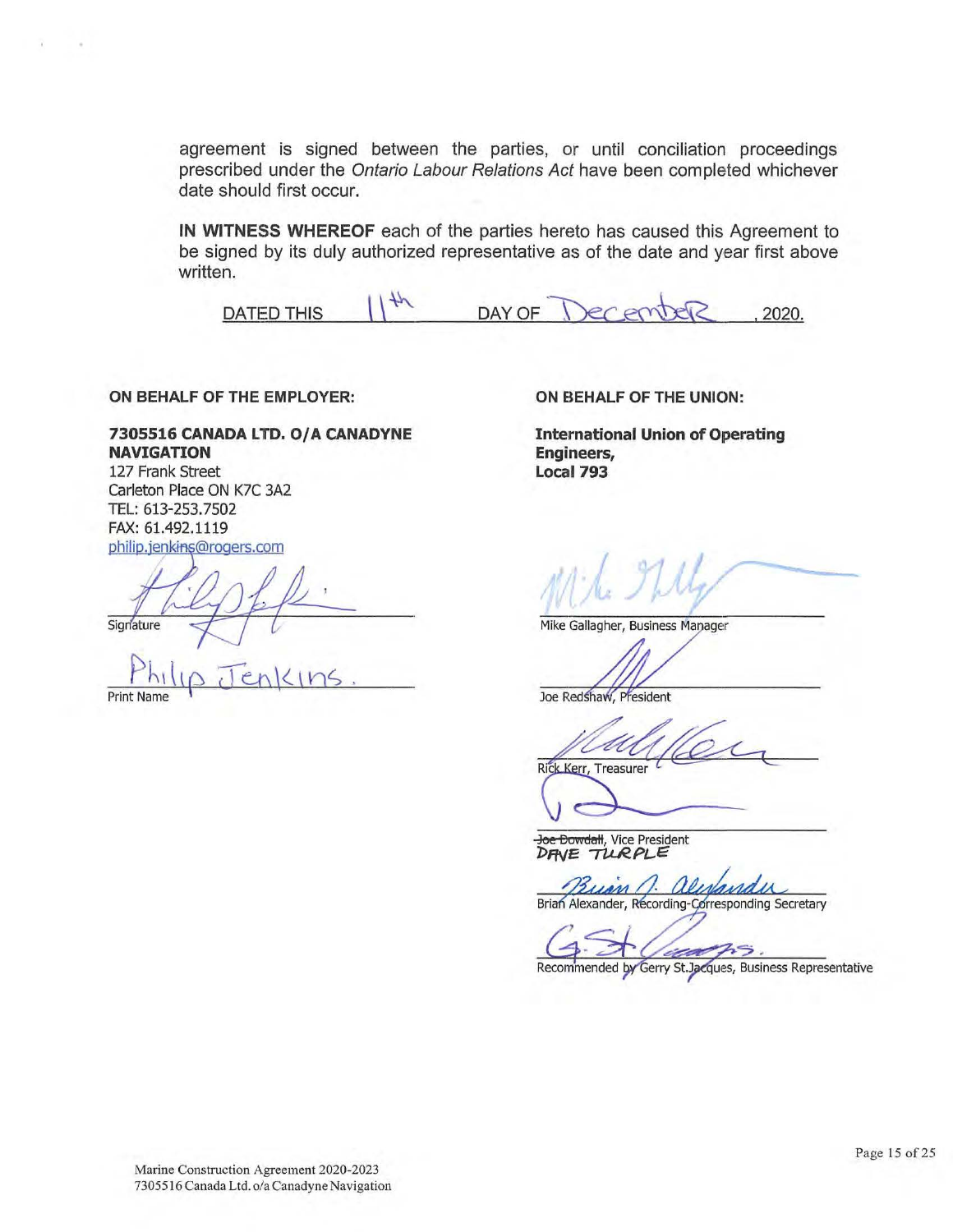## SCHEDULE "A"

# CLASSIFICATIONS AND WAGES

Engineers operating cranes, derricks, draglines, mobile cranes and divers.

| Date             | Wages   | Vacation<br>Pay | <b>Benefit</b><br>Plan | Pension<br>Plan | TOTAL   |
|------------------|---------|-----------------|------------------------|-----------------|---------|
| December 1, 2020 | \$41.13 | \$4.11          | \$5.59                 | \$7.03          | \$57.86 |
| December 1, 2021 | \$42.26 | \$4.23          | \$5.79                 | \$7.03          | \$59.31 |
| December 1, 2022 | \$43.32 | \$4.33          | \$5.89                 | \$7.03          | \$60.57 |

2. Engineers operating backhoes, suction dredges, dipper operators, leverman, spider cranes, divers' tenders <u>a mana</u>tan  $\mathcal{L}$  and  $\mathcal{L}$ 

| Date             | Wages   | Vacation<br>Pay | <b>Benefit</b><br>Plan | Pension<br>Plan | <b>TOTAL</b> |
|------------------|---------|-----------------|------------------------|-----------------|--------------|
| December 1, 2020 | \$40.65 | \$4.07          | \$5.59                 | \$7.03          | \$57.34]     |
| December 1, 2021 | \$41.79 | \$4.18          | \$5.79                 | \$7.03          | \$58.79      |
| December 1, 2022 | \$42.84 | \$4.28          | \$5.89                 | \$7.03          | \$60.04      |

3. Engineers operating backhoes, suction dredges, dipper operators, leverman, spider cranes, divers' tenders

| Date             | Wages   | Vacation<br>Pay | <b>Benefit</b><br>Plan | Pension<br>Plan | TOTAL   |
|------------------|---------|-----------------|------------------------|-----------------|---------|
| December 1, 2020 | \$35.38 | \$3.54          | \$5.59                 | \$7.03          | \$51.54 |
| December 1, 2021 | \$36.37 | \$3.64          | \$5.79                 | \$7.03          | \$52.83 |
| December 1, 2022 | \$37.28 | \$3.73          | \$5.89                 | \$7.03          | \$53.93 |

4. Winchman, deckhand , oiler, R.O.V Operator, H & S Rep

| Date             | Wages   | Vacation<br>Pay | <b>Benefit</b><br>Plan | Pension<br>Plan | <b>TOTAL</b> |
|------------------|---------|-----------------|------------------------|-----------------|--------------|
| December 1, 2020 | \$28.72 | \$2.87          | \$5.59                 | \$7.03          | \$44.21      |
| December 1, 2021 | \$29.43 | \$2.94          | \$5.79                 | \$7.03          | \$45.19      |
| December 1, 2022 | \$30.17 | \$3.02          | \$5.89                 | \$7.03          | \$46.11      |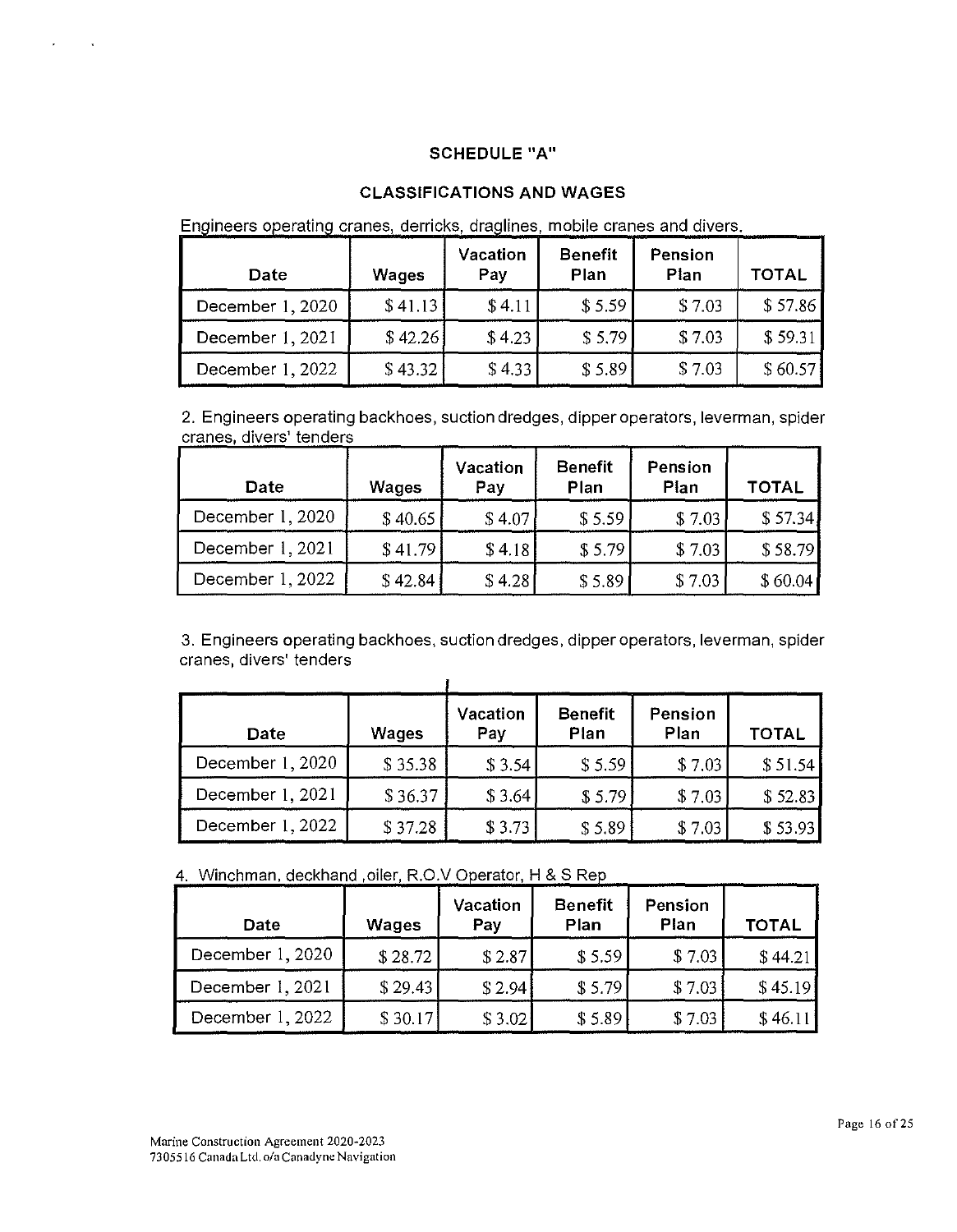| Date             | Wages   | <b>Vacation</b><br>Pay | <b>Benefit</b><br>Plan | Pension<br>Plan | <b>TOTAL</b> |
|------------------|---------|------------------------|------------------------|-----------------|--------------|
| December 1, 2020 | \$26.73 | \$2.67                 | \$5.59                 | \$7.03          | \$42.02]     |
| December 1, 2021 | \$27.48 | \$2.75                 | \$5.79                 | \$7.03          | \$43.05      |
| December 1, 2022 | \$28.16 | \$2.82                 | \$5.89                 | \$7.03          | \$43.90      |

## 5. Tender Diver Trainee (1 to 80 wet days)

J.

 $\cdot$ 

## 6. Tender Diver  $(81 \text{ to } 160 \text{ wet days})$

| <b>Date</b>      | Wages   | Vacation<br>Pay | <b>Benefit</b><br>Plan | Pension<br>Plan | <b>TOTAL</b> |
|------------------|---------|-----------------|------------------------|-----------------|--------------|
| December 1, 2020 | \$30.84 | \$3.08          | \$5.59                 | \$7.03          | \$46.54      |
| December 1, 2021 | \$31.70 | \$3.17          | \$5.79                 | \$7.03          | \$47.69      |
| December 1, 2022 | \$32.49 | \$3.25          | \$5.89                 | \$7.03          | \$48.66]     |

## 7. Lead Diver (161 to 260 wetdays)

| Date             | Wages    | Vacation<br>Pay | <b>Benefit</b><br>Plan | Pension<br>Plan | <b>TOTAL</b> |
|------------------|----------|-----------------|------------------------|-----------------|--------------|
| December 1, 2020 | \$34.96] | \$3.50          | \$5.59                 | \$7.03          | \$51.08      |
| December 1, 2021 | \$35.94  | \$3.59          | \$5.79                 | \$7.03          | \$52.35      |
| December 1, 2022 | \$36.84  | \$3.68          | \$5.89                 | \$7.03          | \$53.44      |

Employees called upon to act in a temporary supervisory capacity shall be paid two dollars (\$2.00) per hour above their regular trade classification rate.

## **Shift Premium**

Any shift other than days, a one dollar and fifty cent (\$1.50) shift premium will be applied.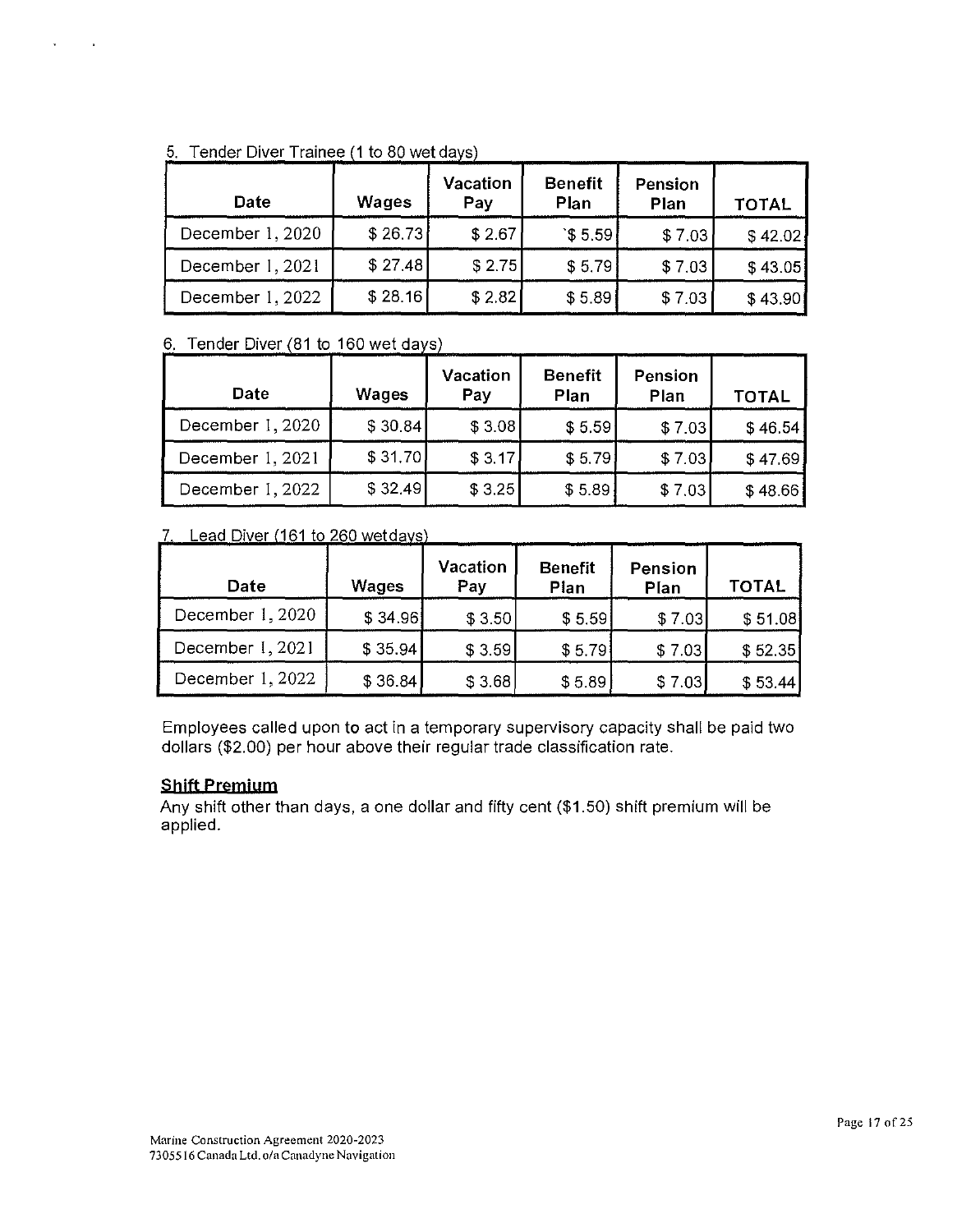# **SCHEDULE "B"**

## **1. HOURS OF WORK**

- 1.1 The regular hours of work for employees engaged in work covered by this Agreement shall be fifty (50) hours per week, Monday to Friday.
- 1.2 It is agreed and understood by both parties that after a maximum offive (5) hours from shift commencing, a one-half  $(\frac{1}{2})$  hour unpaid lunch period shall be observed.

## **2. OVERTIME**

- 2.1 a) Overtime at the rate of time and one-half  $(1/2)$  the employee's regular hourly rate will be paid for all work performed in excess of ten (10) hours per day or fifty (50) hours per week, exclusive of travel. (Overtime will only be paid once for the same hour.)
	- b) Overtime at the rate of time and one-half  $(1\frac{1}{2})$  the employee's regular hourly rate will be paid for all work performed on Saturday.
	- c) All hours worked on Sunday and Statutory Holidays shall be paid at double (2x) the regular hourly rate.

# **3. COMMUTING, TRANSPORTATION ANDTRAVEL ALLOWANCE**

3.1 A commuting, transportation and travel allowance shall be paid where employees are required to travel a distance (calculated in accordance with the remainder of this Article) to a job site on the following basis for each day worked:

| Kilometers                | <b>Miles</b>                 | Dec 1, 2020 |
|---------------------------|------------------------------|-------------|
| O kms up to 80 kms        | O miles up to 50 miles       | \$0.00      |
| Over 80 kms up to 120 kms | Over 50 miles up to 75 miles | \$70.00     |
| Over 120 kms              | Over 75 miles                | \$100.00    |

|  |  |  | PER DAY WORKED |
|--|--|--|----------------|
|  |  |  |                |

3.2 Area Union Halls are located in the following locations across Ontario:

| Sault Ste. Marie |
|------------------|
| St. Catharines   |
|                  |
| Thunder Bay      |
|                  |
|                  |
|                  |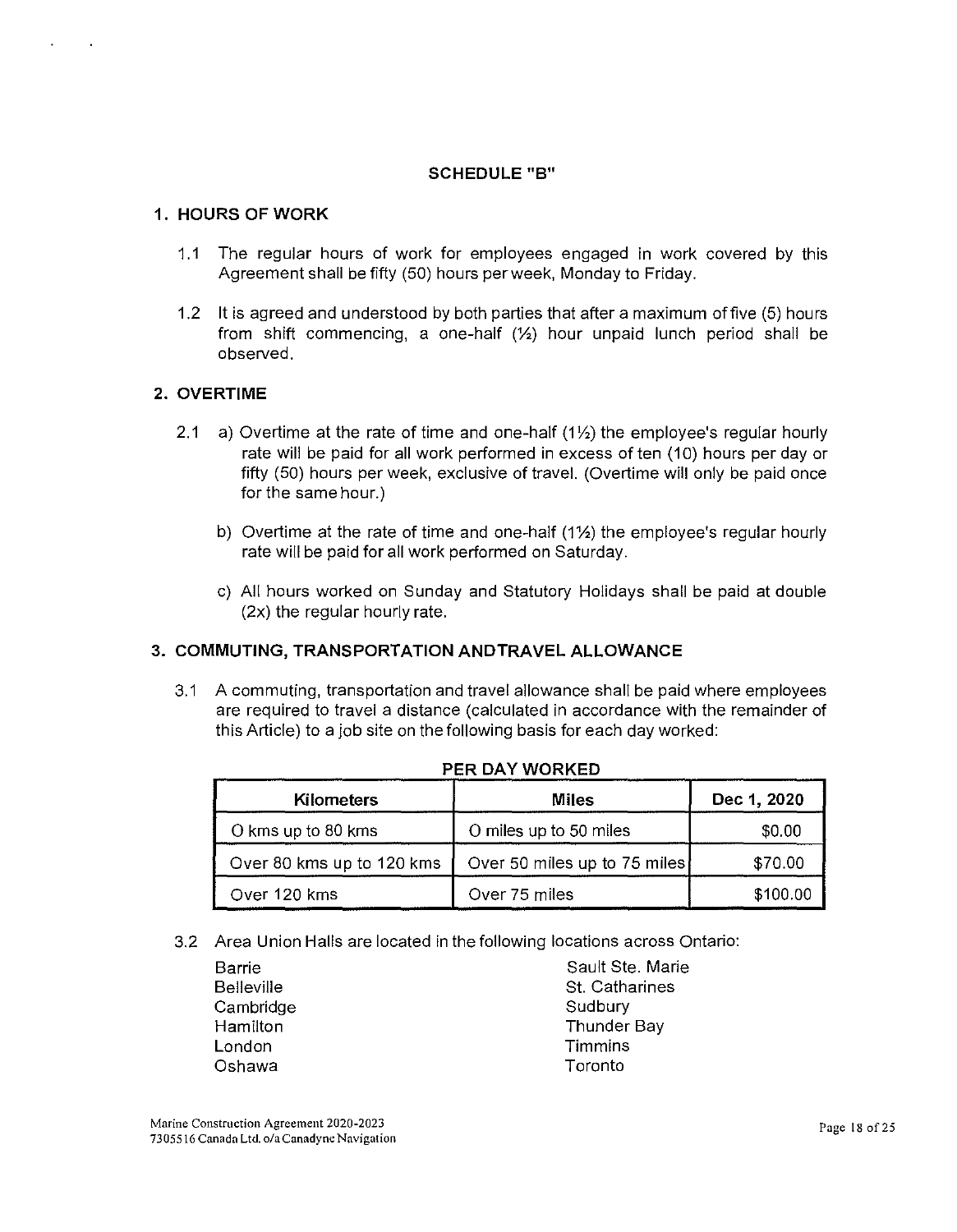| Sarnia                                                                 |  |  |
|------------------------------------------------------------------------|--|--|
| The allowance as set out in 3.1 above will be paid and calculated base |  |  |

**Windsor** 

- 3.3 The allowance as set out in 3.1 above will be paid and calculated based on the distance from the City Hall at the Employer's home base (location of their main office in Ontario) to the job site by the most direct practical route. Where additional employees are required and dispatched, the allowance will be paid and calculated from the City Hall in the City from which such employees are dispatched (as listed in 3.2) to the job site, with the distance being computed on the basis of kilometers (or miles) by the most direct practical route.
- 3.4 Men shall report at the assembly point in time to reach the dredge at the regular starting time of their designated shifts.
- 3.5 Employees who absent themselves from work without permission from the Employer shall receive no travel allowances for days not worked.
- 3.6 Ljyjng and Meal Allowance tor Projects Oyer 120km. An employee, who is required by the Employer to stay out of town overnight, shall be paid per night stayed while out of town;

| Date        | Amount   |  |  |
|-------------|----------|--|--|
| Dec 1, 2020 | \$142.41 |  |  |
| Dec 1, 2021 | \$146.68 |  |  |
| Dec 1, 2022 | \$151.08 |  |  |

Or, where the employee elects to stay in available Employer provided accommodation, the meal allowance shall be sixty-five (\$65) dollars for each night the employee is required to stay out of town. Such accommodation shall be no more than one (1) employee per bedroom and shall be mutually acceptable to the employer and the employee.

Employees travelling to an out of town project over 120km and are required by the Employer to stay out of town overnight, shall be reimbursed as per Article 3.1 and 3.6 on the first day travelled.

Employees working out of town shall be reimbursed as per Article 3.1 on the last day worked and are directed by the Employer to return to home base.

3. 7 When an employee is required to use their automobile in the course of their duties, they shall be paid when travelling from home base to the project, project to project and from the project back to the home base as per the following amounts:

| Date        | Amount               |  |
|-------------|----------------------|--|
| Dec 1, 2020 | \$0.55 per kilometer |  |
| Dec 1, 2021 | \$0.57 per kilometer |  |
| Dec 1, 2022 | \$0.58 per kilometer |  |

**Ottawa**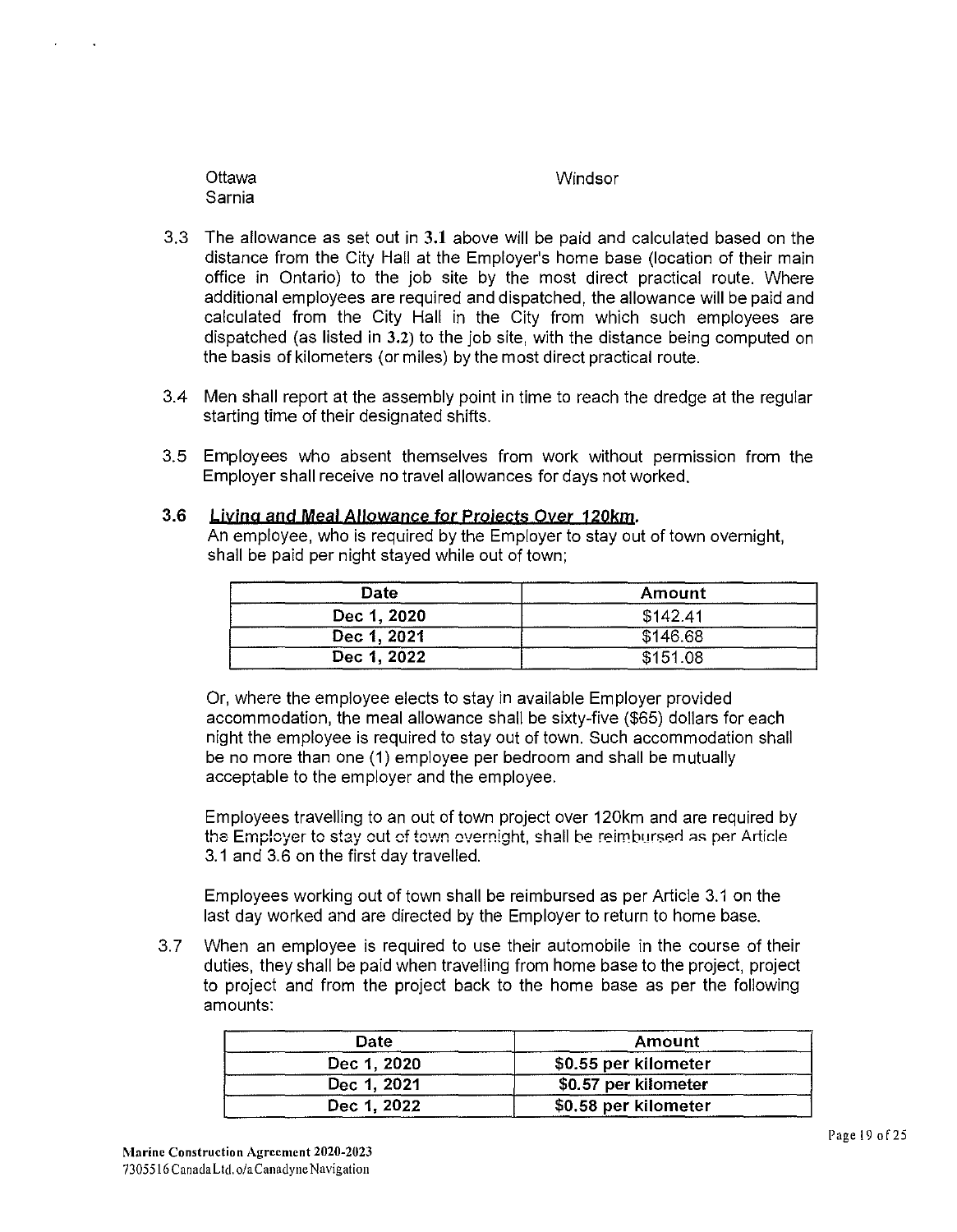#### **SCHEDULE** "C"

#### **APPLICABLE TO DIVERS, DIVERS' TENDERS AND APPRENTICE (TRAINEES)**

- (a) The Employer agrees to hire and employ divers, divers' tenders and apprentice (trainees) in accordance with the terms and conditions of this Collective Agreement when they are available.
- (b) The Union agrees to supply divers who are qualified to work under all conditions peculiar to the area such as: diving through the ice, cold water, strong currents, murky water etc.; where visibility is zero and the diver must train himself to meet these conditions, plus be able to use the various tools necessary to properly do the work involved.
- (c) Work covered by this Agreement shall be submarine diving such as all new construction, re-construction, repairing, inspecting, removing, and recovering of all objects on or below the water surface where divers are needed.
- (d) Personal diving equipment supplied by the diver must meet all requirements, for diving equipment, as specified in the CSA standard Z275.2. The equipment shall be suitable for him to descend comfortably to the maximum working depth required. When regulation requires or when the diver is using surface supplied diving equipment all equipment required will meet the requirements of CSA standard Z275.2.
- (e) The Employer shall supply to the diver all other tools and equipment relevant to diver's work; including scuba tanks surface supplied diving masks and helmets and buoyancy compensator if required, and shall also be supplied with a competent tender, as per CSA standard Z275.2, such equipment shall be in good condition at the commencement of employment. In a one day emergency situation, the diver will supply the necessary diving equipment.
- (f) In a period of a regular working day, Monday to Friday, divers shall receive divers' rates for time spent out of water that is needed to safeguard diver's health.
- (g) Any loss or damage done to the diver's personal equipment in the performance of his work, except for normal wear and tear, shall be repaired or replaced by the employer.
- (h) When the temperature is below 40 degrees Fahrenheit, or 5 degrees Celsius, the diver will make his dives, where such conditions warrant it, with greater periods of rest in between, for the purpose of health and safety.
- (i) Reasonable amount of time shall be allowed the diver to dress and undress.
- $(i)$  The diver when required shall provide the Employer with proof that he has been examined by a duly licensed physician and found to be physically fit to perform underwater work. Qualified tenders who have six (6) months or more experience and meet the requirements of CSA standard Z275.4 can be used as divers at the divers' rate of pay.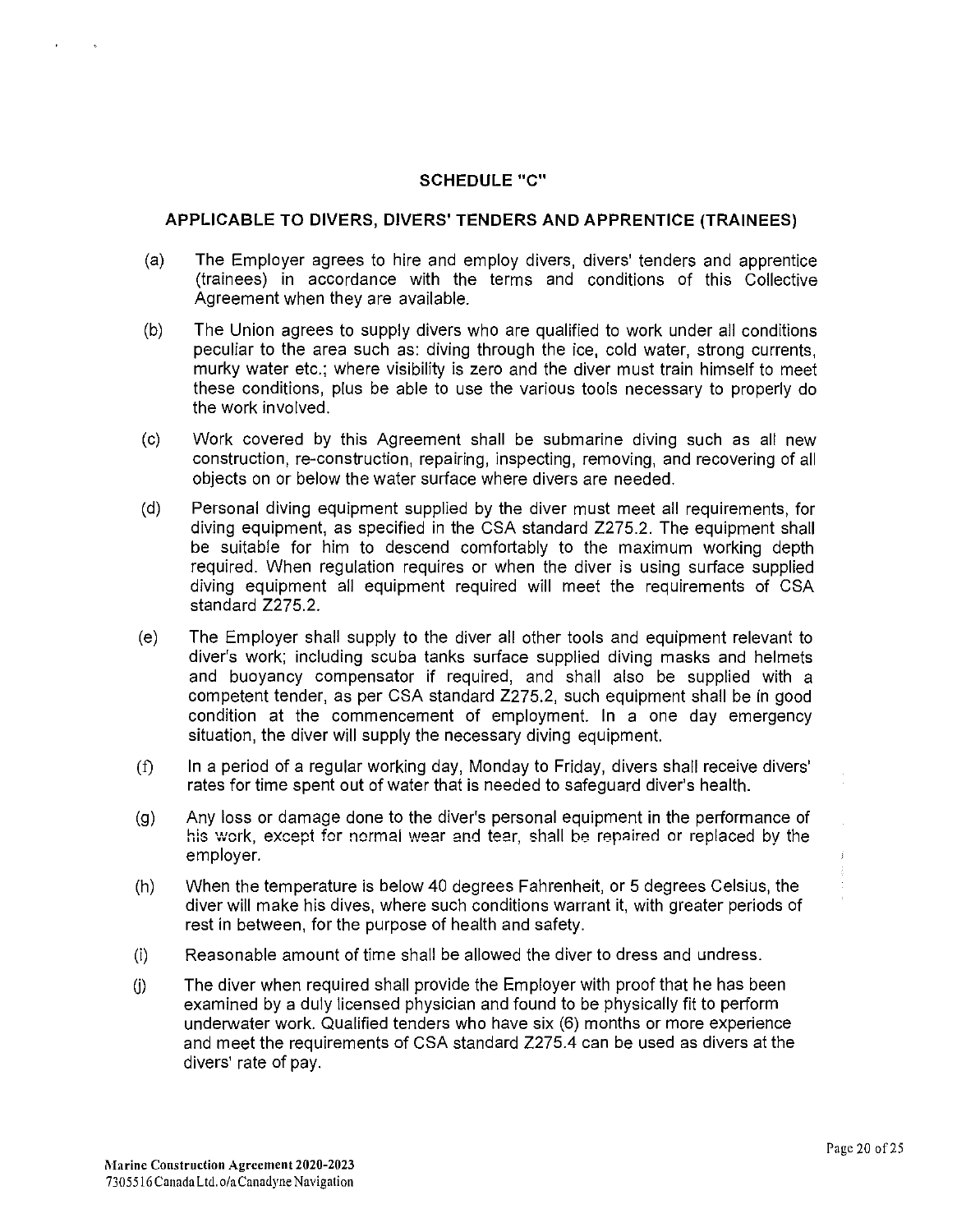- (k) The minimum divers' rate of pay shall be as per the divers Schedule 'A' as attached to this article.
- (I) The maximum time a diver is required to work in different depths of water shall be the optimum time as listed in the latest DCIEM or Canadian Forces Diving tables until government regulations changing this are implemented, at which time the new regulations will apply
- (m) A suitable enclosure healed when necessary, shall be provided for the diver to change in. When the water temperature is 40 degrees Fahrenheit or 5 degrees Celsius or less, this change room shall be located on or as near as possible to the point where the dives are being made.
- (n) The diving tenders' rate shall be as set out in Schedule "A". Overtime for diving tenders shall be two (2) times the regular rate. Overtime for divers and tenders shall apply after eight (8) hours per day Monday through Friday and on holidays, weekends, etc. as defined in this Agreement.
- (o) Tenders' work shall consist of tending the diver as ordered by the diver. A tender shall receive additional assistance when required so as not to leave the diver unattended.
- (p) The tenders shall work the same hours as the divers while tending and shall take directions from the diver and no one else until released from tending duties by the diver, when he is no longer submerged.
- (q) If an operating engineer, regularly employed by the Employer at the project is selected by the diver as a tender, he shall return to work under his regular foreman after his duties as tender are completed.
- (r) All tenders shall be qualified as such and have proof of competency to CSA standard 2275.2.
- (s) Divers, in addition to their regular rate of pay, shall receive a daily depth allowance as follows:

 $110'$  or over or 33.528 m or over  $$0.50$  per foot from the surface

- (t) Divers and tenders shall have complete Provincial mobility. A diver and tender shall register by telephone with the local union hiring hall having jurisdiction over the area where the work is to be performed. All benefits and remittances will be remitted in accordance with Article 11.
- (u) The Employer will supply suitable room and board in accordance with Schedule B.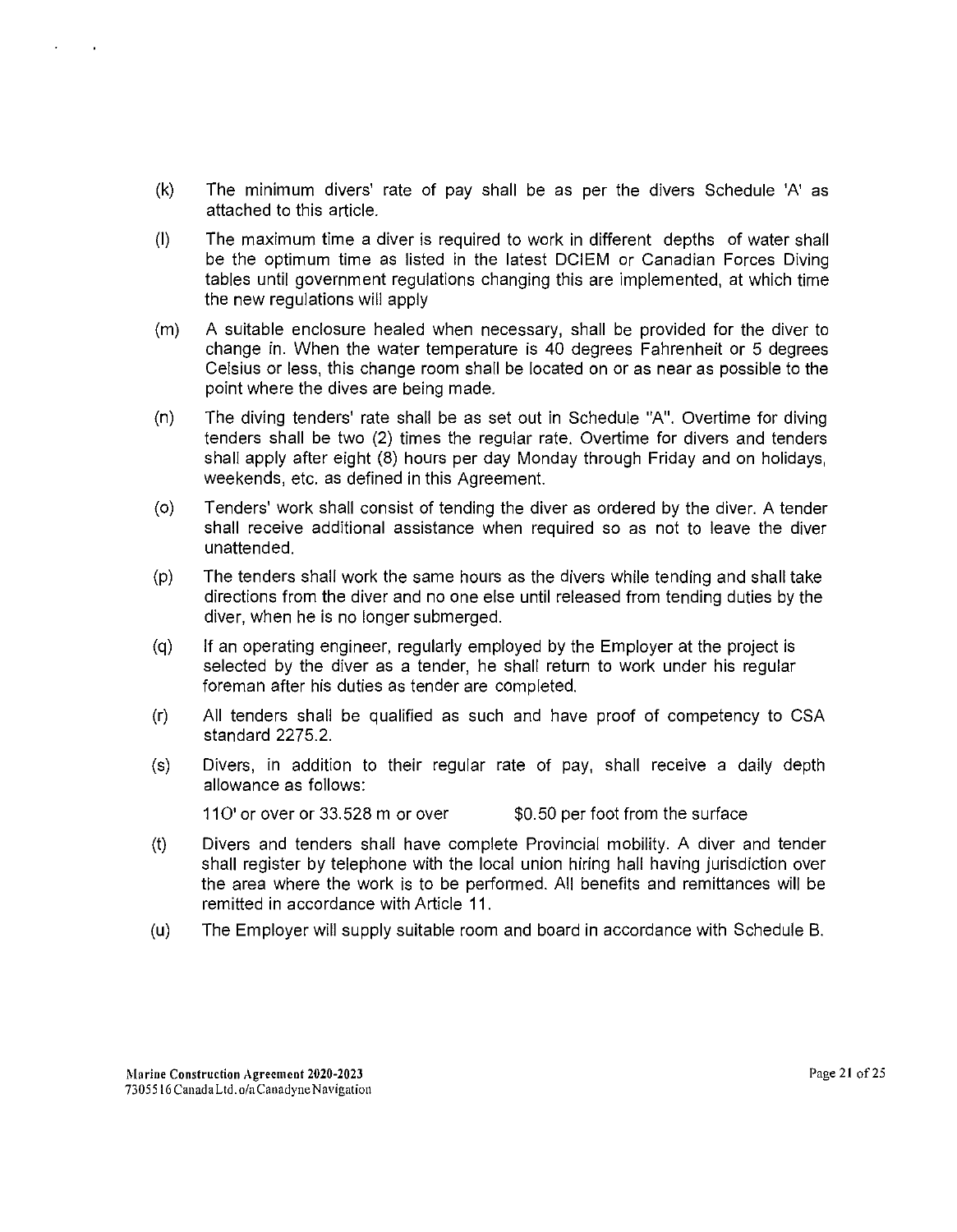#### **APPENDIX "A"**

ARTICLE 11 requires that the Employer shall make a single monthly payment to an independent administrator appointed by the Trustees of the Health Plan and the Pension Plan for contributions owing to the two plans. The administrator shall be responsible for ensuring that the contributions are allocated and made on behalf of each Employer and employee to the Health Plan and the Pension Plan as follows:

#### **Effective Dec 1, 2020:**

- (i) for employees with  $$6,750.00$  or fewer dollars in their Health Plan dollar bank, five dollars and fifty nine cents (\$5.59) to the Health Plan and seven dollars and three cents (\$7.03) to the Pension Plan;
- **(ii)** for employees with more than \$6, 750.00 in their Health Plan dollar bank, twelve dollars and sixty two cents (\$12.62) to the Pension Plan;

#### **Effective December 1, 2021:**

- (i) for employees with  $$6,750.00$  or fewer dollars in their Health Plan dollar bank, five dollars and seventy nine cents (\$5.79) to the Health Plan and seven dollars and three cents (\$7.03) to the Pension Plan.
- (ii) for employees with more than \$6,750.00 in their Health Plan dollar bank, twelve dollars and eighty two cents (\$12.82) to the pension Plan.

## **Effective December 1, 2022:**

- (i) for employees with  $$6,750.00$  or fewer dollars in their Health Plan dollar bank, five dollars and eighty nine cents (\$5.89) to the Health Plan and seven dollars and three cents (\$7.03) to the Pension Plan.
- (ii) for employees with more than \$6,750.00 in their Health Plan dollar bank, twelve dollars and ninety two cents (\$12.92) to the Pension Plan.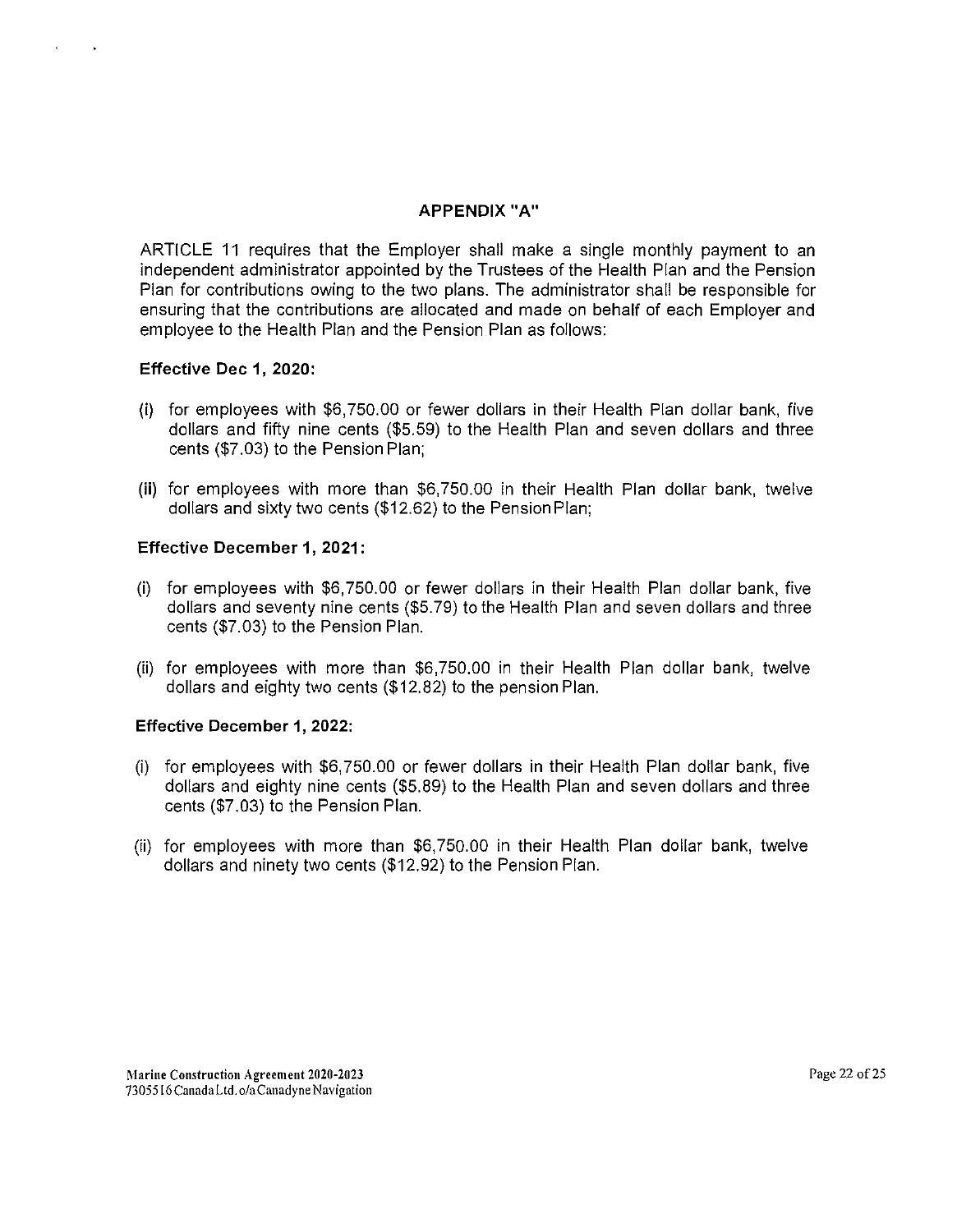## **APPENDIX** "8"

- (a) For all construction industry work covered by a Collective Agreement between the Union and an accredited Employer's Organization or Employer Association, the parties agree that the collective agreements and obligations outlined herein shall apply. With respect to work not falling within the scope of the foregoing collective agreements which the Employer acknowledges it has received copies of and reviewed, the Employer agrees that Notice to bargain shall be deemed to have been given on the date of execution of this memorandum of agreement. The parties agree to meet within thirty (30) days of signing this agreement to negotiate a collective agreement applicable to all such work.
- (b) With respect to work performed or undertaken or contracts let or sublet in the Pipeline Sector of the construction industry, the Employer and the Union hereby acknowledge and agree to recognize, observe and be bound by all the terms, conditions, provisions (both monetary and non-monetary) and all of the relevant schedules of the applicable Collective Agreement (i.e. mainline, distribution and maintenance) between the Pipe Line Contractors Association of Canada and the International Union of Operating Engineers ("the Pipeline Agreements"), including any renewals thereof, as if the same were made between the Union and the Employer;
- (c) With respect to work performed or undertaken or contracts let or sublet in the Electrical Power Systems Sector of the construction industry, the Employer and the Union hereby acknowledge and agree that in respect of Electrical Power Systems Sector work performed on Ontario Power Generation Inc. (OPG) and Hydro One property, they will recognize, observe and be bound by all the terms, conditions, provisions (both monetary and non-monetary), and all of the relevant schedules of the current Collective Agreement between the Electrical Power Systems Construction Association and the International Union of Operating Engineers ("the EPSCA Agreement'), including any amendments and renewals thereof; and that in respect of all other Electrical Power Systems Sector work, they will recognize, observe and be bound by all the terms, conditions, provisions (both monetary and non-monetary), and all of the relevant schedules of the Union's standard Provincial Electrical Power Systems Sector Agreement ("the Provincial Electrical Power Systems Sector Agreement"), including any amendments and renewals thereof.
- (d) With respect to work performed or undertaken or contracts let or sublet in the Roads Sector of the Construction industry in OLRB Geographic Area 8 and the County of Simcoe, the Employer and Union hereby acknowledge and agree that they will be bound by all of the terms, conditions, provisions (both monetary and non-monetary), and all of the relevant schedules of the current Collective Agreement between the Toronto and Area Road Builders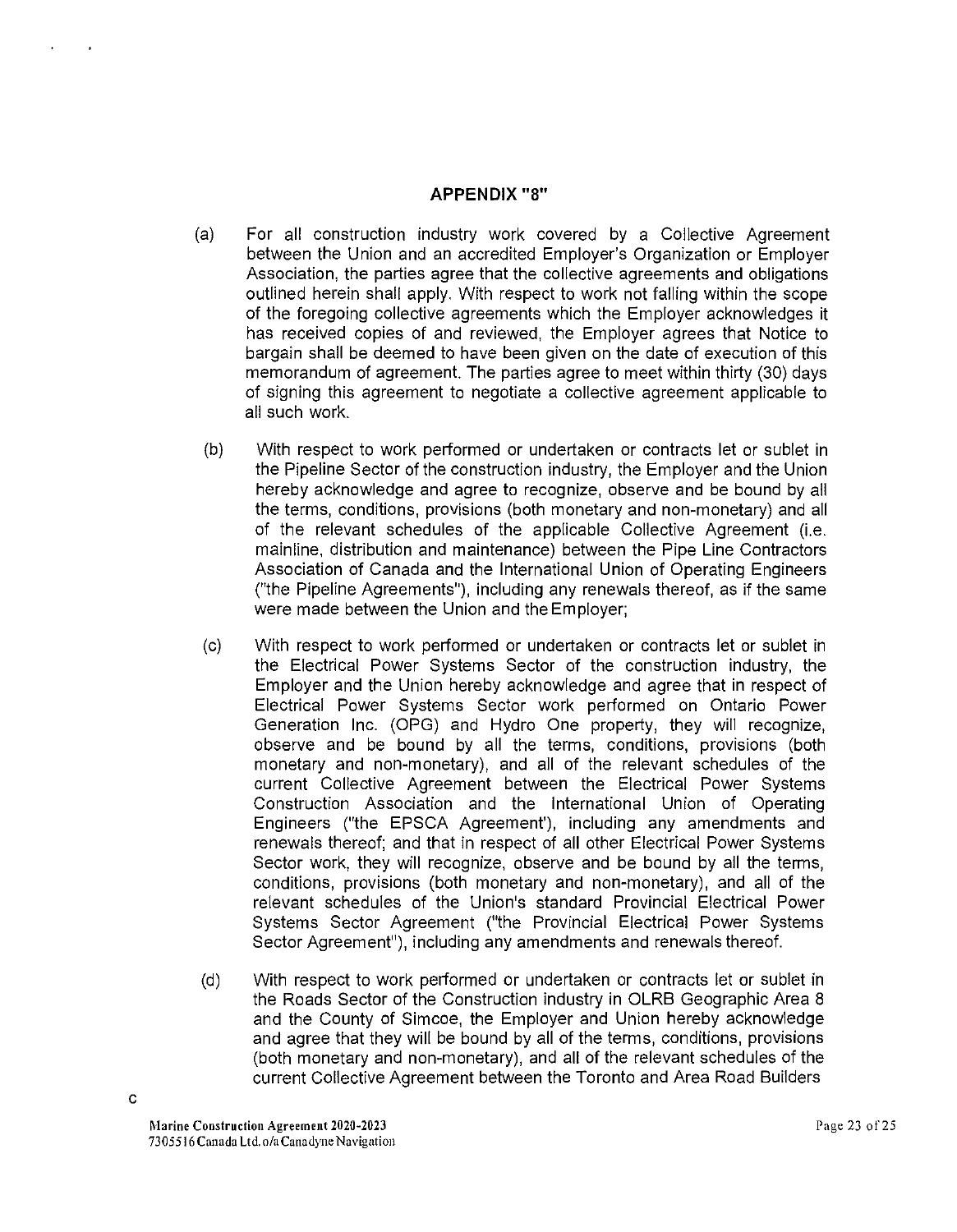Association and the International Union of Operating Engineers, Local 793 ("the TARBA Agreement"), including and amendments and renewals thereof.

- (e) With respect to work performed or undertaken or contracts let or sublet in the Sewer and Watermain Sector of the Construction industry in OLRB Geographic Area 8 and the County of Simcoe and OLRB Geographic Area 18, the Employer and Union hereby acknowledge and agree that they will be bound by all of the terms, conditions, provisions (both monetary and non-monetary), and all of the relevant schedules of the current Collective Agreement between the Metropolitan Toronto Sewer and Watermain Contractors Association and the International Union of Operating Engineers, Local 793 ("the Sewer and Watermain Agreement"), including and amendments and renewals thereof.
- (t) With respect to work performed or undertaken or contracts let or sublet in the Industrial, Commercial and Institutional Sector of the construction industry, the Employer and the Union hereby acknowledge and agree to recognize, observe and be bound by all the terms, conditions. provisions (both monetary and non-monetary) and all of the relevant schedules of the current Collective Agreement between the Operating Engineers Employer Bargaining Agency and the Operating Engineers Employee Bargaining Agency ("the Provincial Collective Agreement") including any amendments and renewals thereof.
- (g) With respect to work performed or undertaken or contracts let or sublet in the Roads, sewers and watermains and the heavy engineering sectors of the construction industry in OLRB Geographic Area 15, the Employer and the Union hereby acknowledge and agree to recognize, observe and be bound by all the terms, conditions, provisions (both monetary and nonmonetary) and all of the relevant schedules of the current Collective Agreement between the National Capital Roadbuilders Association and the International Union of Operating Engineers, Local 793 ("the NCRBA Agreement") including any amendments and renewals thereof.
- (h) With respect to work performed or undertaken or contracts let or sublet in respect of highrise forming work in the Province of Ontario, the Employer and the Union hereby acknowledge and agree to recognize, observe and be bound by all the terms, conditions, provisions (both monetary and nonmonetary) and all of the relevant schedules of the current Collective Agreement between the Ontario Formwork Association and the Formwork Council of Ontario ("the Formwork Agreement") including any amendments and renewals thereof.